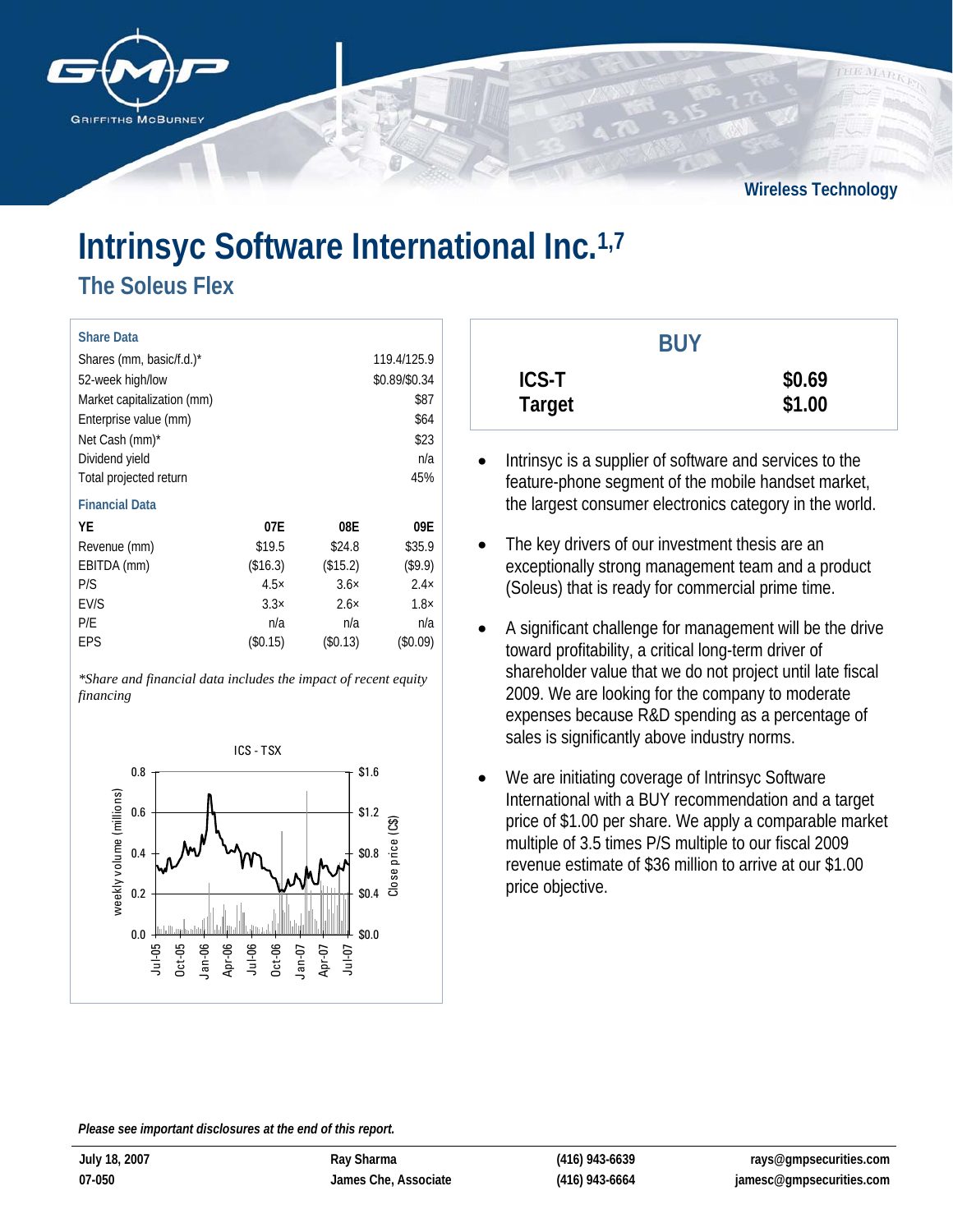# **TABLE OF CONTENTS**

| <b>Table of Contents</b>                              | 2              |
|-------------------------------------------------------|----------------|
| <b>Investment Thesis</b>                              | 3              |
| Company Overview                                      | 4              |
| Mobile Market Overview                                | 5              |
| Mobile Handsets                                       | 5              |
| Navigation, the Key Device Trend for Intrinsyc        | 5              |
| Mobile Subscriber Growth and Emerging Markets         | 6              |
| Product and Competitive Analysis: Soleus a Key Driver | 7              |
| Soleus Software Platform                              | $\overline{7}$ |
| <b>Symbian Operating System</b>                       | 10             |
| Microsoft Windows Mobile                              | 11             |
| <b>Linux Operating System</b>                         | 13             |
| Soleus Product Features, Customer Opportunity         | 14             |
| High Tech Computer Corp.                              | 14             |
| Mio Technology                                        | 15             |
| <b>Financial Analysis</b>                             | 15             |
| Net Income                                            | 17             |
| <b>Balance Sheet</b>                                  | 17             |
| Valuation                                             | 18             |
| Recommendation                                        | 19             |
| <b>Investment Risks</b>                               | 19             |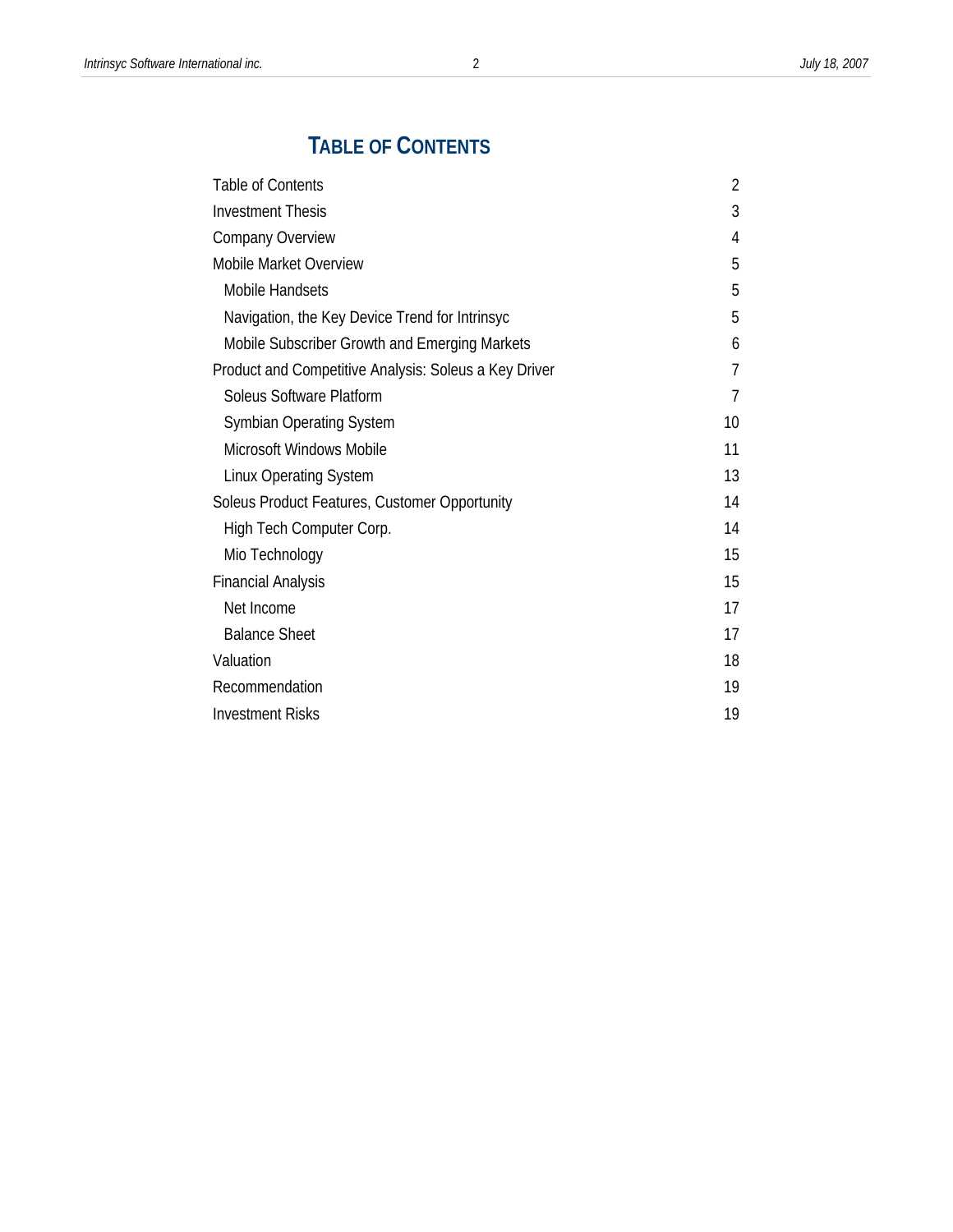## **INVESTMENT THESIS**

Intrinsyc Software International (ICS-TSX) is a wireless application supplier that provides systems engineering services for a diverse group of handset original equipment manufacturers (OEMs). The company also licenses a feature-phone software platform called Soleus. These two focuses give the company two complementary business units.

Intrinsyc is supplying software and services to the feature-phone segment of the mobile handset market, the largest consumer electronics category in the world. We believe that the market opportunity is large; the key drivers of our investment thesis are an exceptionally strong management team and a product that is ready for commercial prime time.

We project significant financial growth for Intrinsyc in fiscal 2008 and beyond based on the commercial readiness of the Soleus product. We are projecting fiscal 2008 revenue of \$24.8 million, compared with \$19.5 million in fiscal 2007. As design wins convert to volume shipments through fiscal 2008, we expect significant growth in fiscal 2009 to \$35.9 million in sales, driven largely by the addition of new customers and by growth within primary account relationships, such as those Intrinsyc has with High Tech Computer and MiTAC. A significant challenge for management will be the drive toward profitability, a critical long-term driver of shareholder value that we do not project until late fiscal 2009. We are looking for the company to moderate expenses because R&D spending as a percentage of sales is significantly above industry norms.

We view Intrinsyc as one of the more exciting wireless technology prospects in our coverage universe. The company's management team is capable of running a company of international scope many times the size of the current organization. The market opportunity for the company is significant and the Soleus product is maturing at a time when there is a need for lower-priced alternatives to smartphones.

We are initiating coverage of Intrinsyc Software International with a BUY recommendation and a target price of \$1.00 per share. We apply a 3.5 times P/S multiple to our fiscal 2009 revenue estimate of \$36 million to arrive at our \$1.00 price objective.

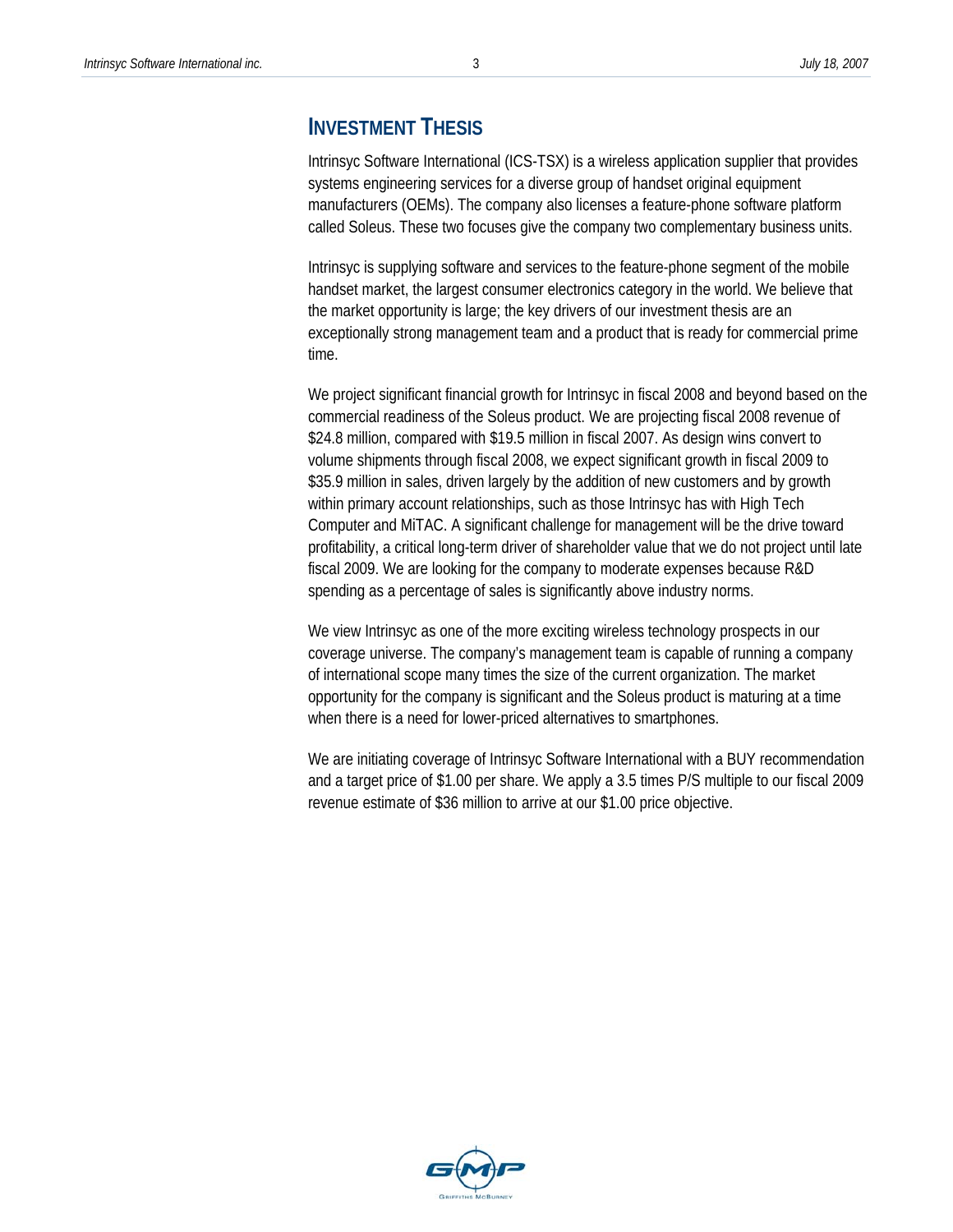### **COMPANY OVERVIEW**

Intrinsyc Software International is a wireless application supplier that provides engineering services for a diverse group of handset OEMs and also licenses a feature-phone software platform called Soleus. The company's two complementary business units are Systems Engineering Services and the Soleus software platform.

The Systems Engineering Services division provides wireless technology expertise for handset OEMs, service providers and silicon providers. This division has also been instrumental in developing relationships with leading mobile brand partners such as Intel-Marvell, Texas Instruments, Freescale, Motorola, Samsung and Nokia.

The Soleus platform has been developed over three-plus years of intense research and development, with a cumulative investment of roughly \$24 million. Soleus is packaged with a Microsoft Windows embedded consumer electronics (CE) core and allows for the production of a low-cost smartphone (also known as a feature phone). Traditional feature phones include mainstream applications such as a camera, colour screen, messaging, navigation and multimedia – music, video and gaming. Feature phones also tend to have proprietary operating systems with limited support from the broader application community.



 **Intrinsyc Customers and Partners** 

*Source: Intrinsyc Software* 

Founded in 1996, Intrinsyc has developed a reputation for world-class wireless engineering expertise. The company is publicly traded on the Toronto Stock Exchange under the ticker symbol ICS. The firm's 220-plus employees work in Vancouver (engineering services and software development); Birmingham, England (engineering services); Taipei (engineering services); Cupertino, California (executive and sales office); and Bellevue, Washington (software development).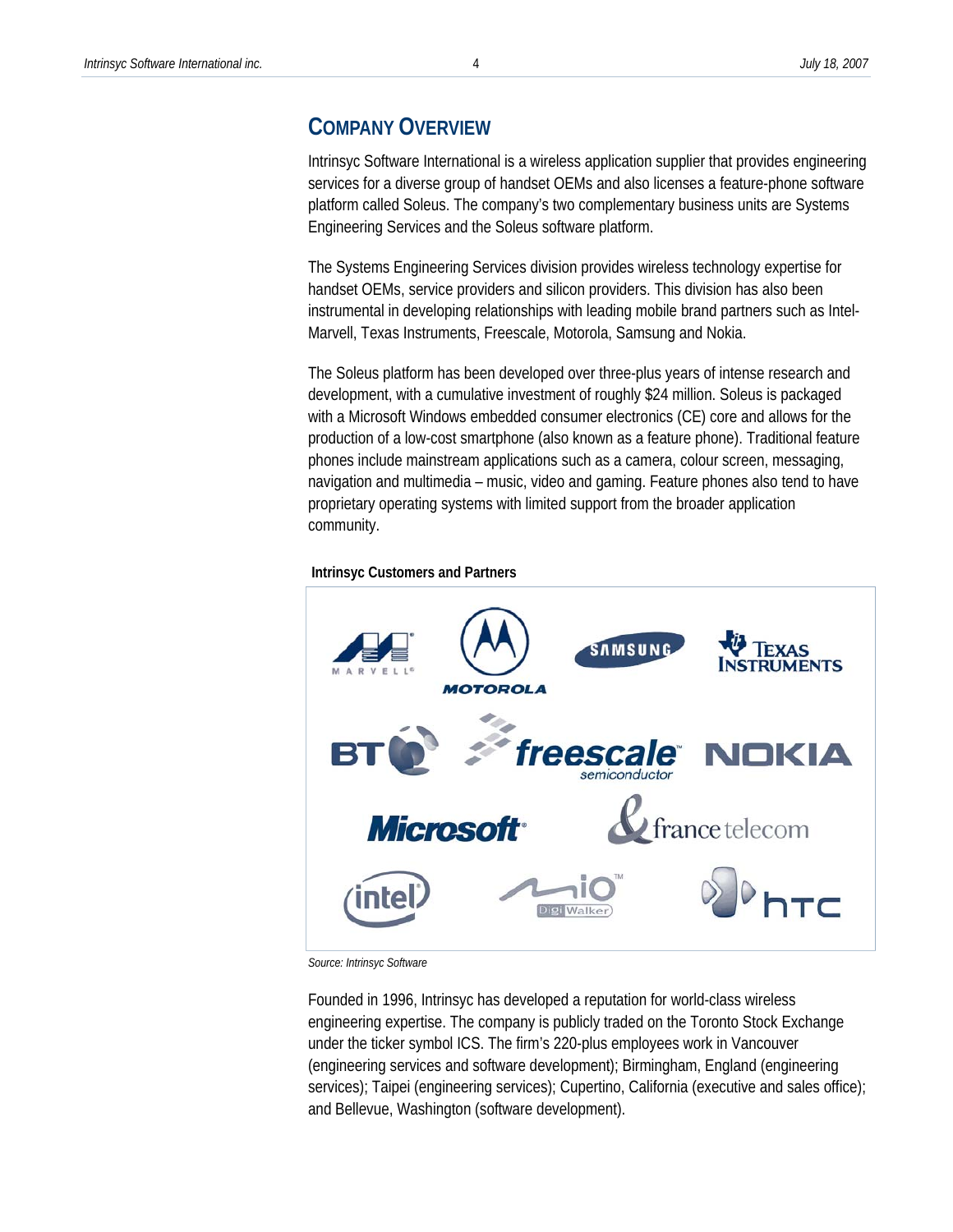# **MOBILE MARKET OVERVIEW**

#### **Mobile Handsets**

The wireless handset industry, the world's largest consumer electronics market, is expected to grow between 10% and 12% in unit terms to between 1.1 billion and 1.2 billion units in 2007, slowing from last year's better-than-expected unit growth of roughly 16%. Growth rates for the handset market will likely continue to slow and will increasingly depend on mobile users replacing their handsets.





 *Source: IDATE* 

# **Navigation, the Key Device Trend for Intrinsyc**

We believe the most prevalent hardware innovation in 2007 is the ability to locate the mobile user. The most significant application for user location is navigation, and signs of mass market potential are evident as handset OEMs, semiconductor suppliers, operators and software vendors are working to make this a much bigger category in the near term. We believe that the market in 2007 and 2008 will likely drive navigation into 5% to 10% of handsets sold, with the potential to hit 20% by 2010. Nokia recently predicted that the bill for hardware materials for global positioning systems (GPS) will be €1.5 per handset by the end of 2008. This trend is of particular relevance to Intrinsyc because the company has identified navigation as a primary area of focus. The data from Yankee Group and IDATE in the exhibit below on the penetration of GPS handsets are more aggressive than our views but serve as a proxy for market expectations.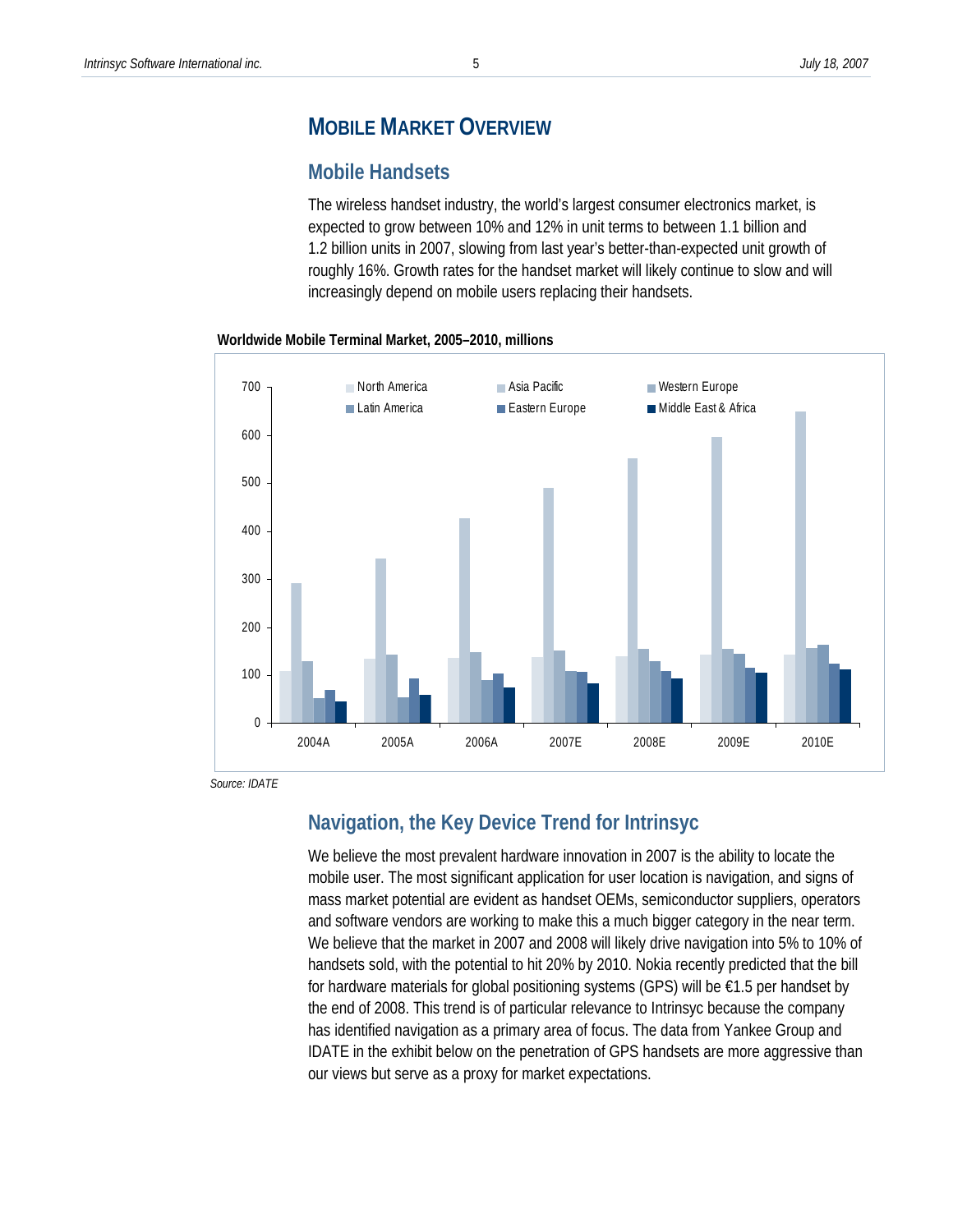



*Source: Yankee Group, IDATE* 

## **Mobile Subscriber Growth and Emerging Markets**

The mobile subscriber market will soon reach the 3 billion users milestone. Subscriber growth continues to exceed our expectations. Consider that it took more than 12 years for the first billion users to subscribe, five years for the second billion and less than three years for the third billion. Emerging markets such as India (the largest growth market on an absolute basis, with five to six million net subscriber additions per month) and Africa (the largest growth market on a percentage basis, ending 2006 with just over 152 million subscribers) are key drivers for current and future subscriber growth. This is notable from Intrinsyc's perspective because we believe that GPS has significant value for emerging markets where having navigation on handsets significantly enhances tourism and trade. The exhibit below shows penetration rates in several regions of particular interest.

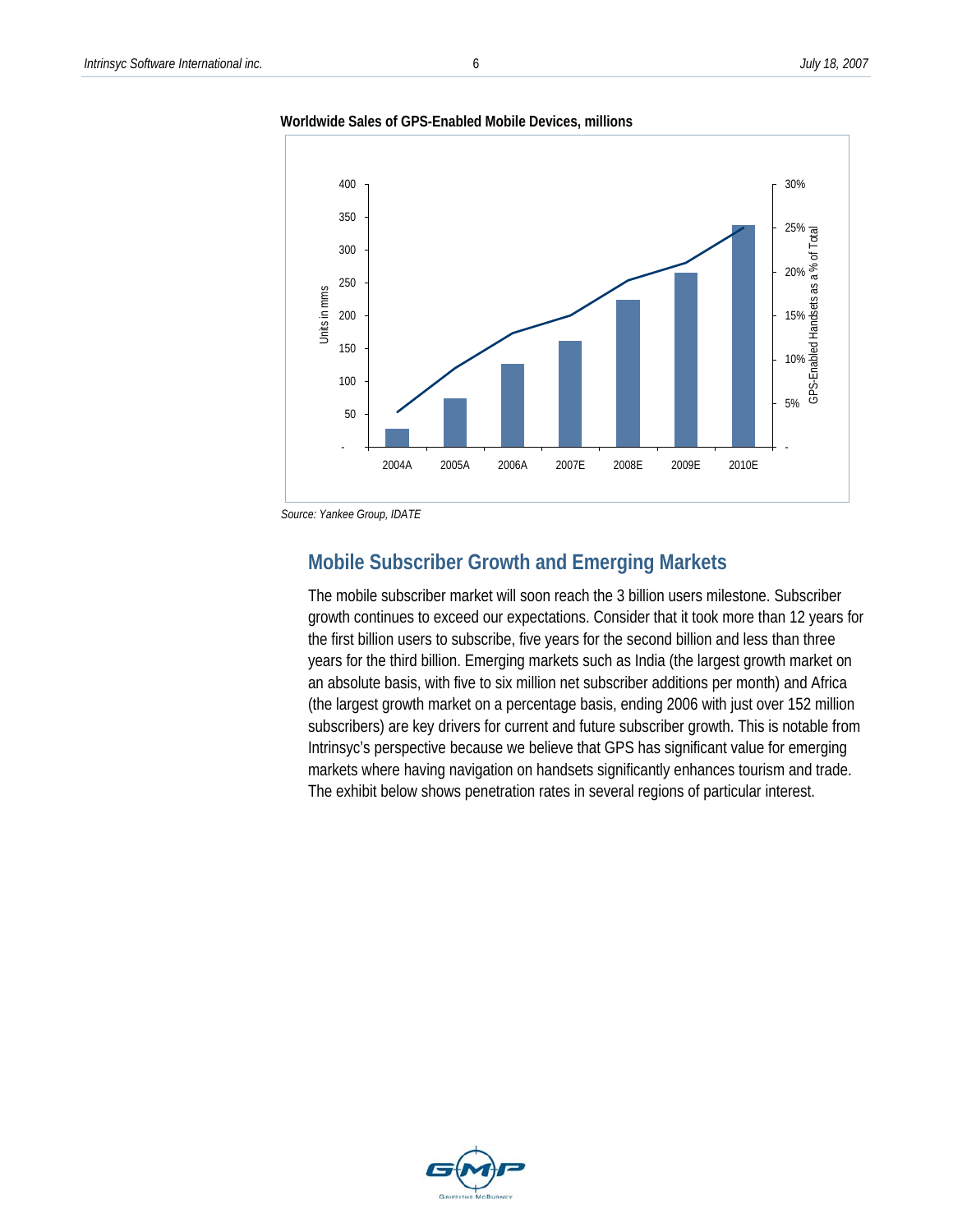**Mobile Penetration Rates (%), December 2006** 



*Source: thehindubusinessline.com* 

# **PRODUCT AND COMPETITIVE ANALYSIS: SOLEUS A KEY DRIVER**

One key to our investment thesis for Intrinsyc Software is the success of the Soleus software platform. While Soleus represents the future, the Systems Engineering Services unit is the primary driver of current financials. Our product and competitive analysis will focus on Soleus because we view this to be more important to Intrinsyc's investment potential.

Systems Engineering does provide some noteworthy benefits, however. It provides systems integration and product development services, including concept design and final production. This business segment provides a stable stream of revenue for consulting and professional services. Systems Engineering assembles telephony services for second-, third- and fourth-generation radio interface layers and voice over Internet protocol (VoIP) on Windows Mobile and Windows-embedded CE platforms. In addition, the group has created efficient ways to manage power consumption and has invested in location-based services such as GPS and high-level production quality for board support packages.

As detailed later in the financial analysis, we view Systems Engineering Services as a modest growth area for Intrinsyc. The unit serves some of the world's largest handset OEMs and has helped build credibility for Intrinsyc within the mobile market. The competitive dynamics for Systems Engineering Services is unusual in that often it is the customer itself that represents the primary alternative for the end user.

## **Soleus Software Platform**

Central to our view of the future of the mobile market is our belief that the mobile device represents the next evolutionary stage of computing. Intrinsyc has positioned Soleus as a product that delivers the essential features of a smartphone but at a lower price, resulting from its lower resource requirements.

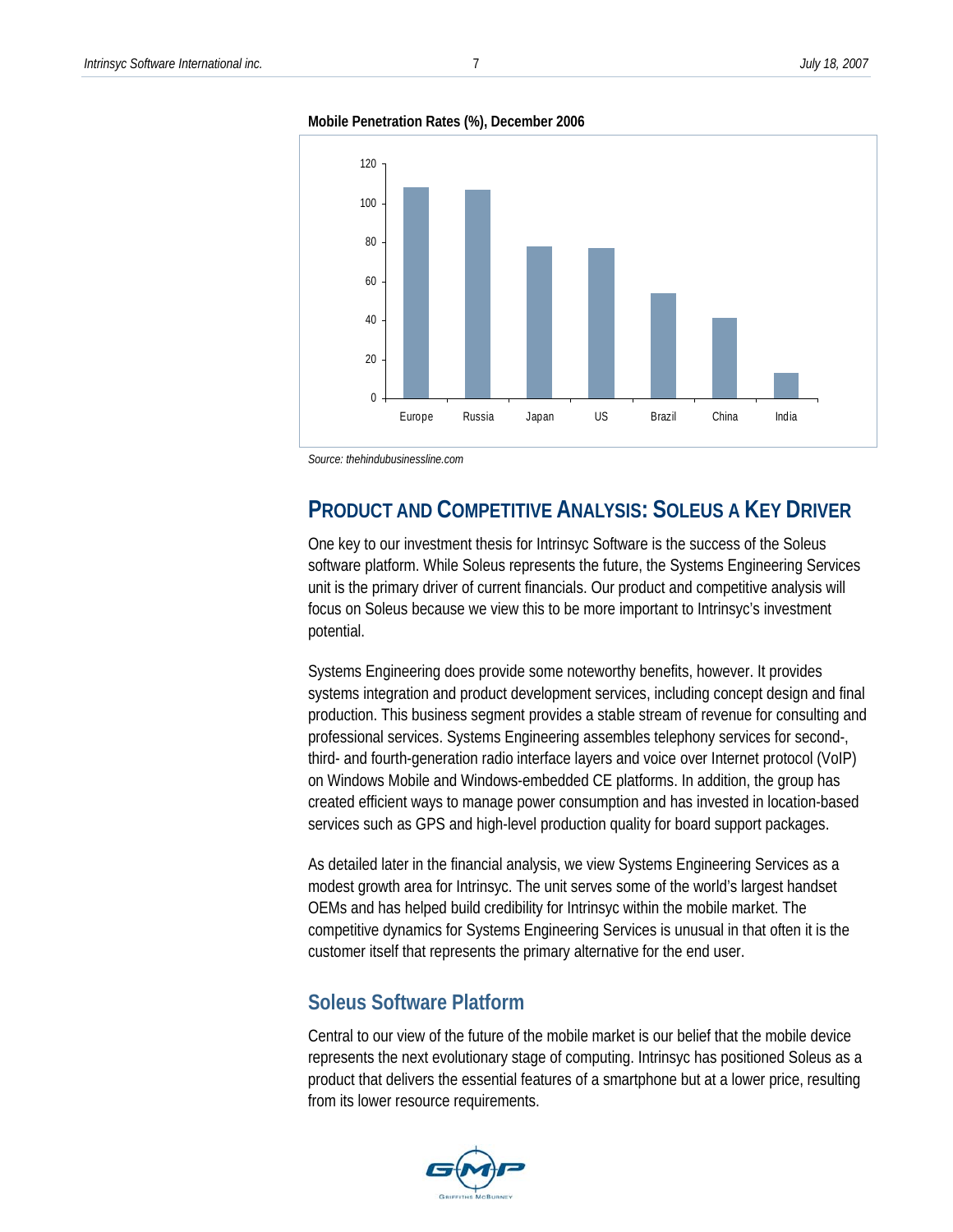Originally named Polaris, Soleus was launched into product development in December 2004. The primary goal for this business segment was to develop the world's first low-cost operating system based on a Windows-embedded CE kernel for smartphones. Soleus is a pre-installed high-level operating system that targets the sub \$200 feature-phone market. Soleus includes a pre-certified telephony stack and a core suite of applications that includes short-message service (SMS), personal information manager (PIM), File Explorer, subscriber identity module (SIM) Toolkit and session initiation protocol (SIP). In addition, the application includes an XML-based user interface framework that is fully customizable according to carrier- and OEM-specific designs. This allows Soleus customer firms to easily brand the handset. Icons, animation and image support are completely customizable. In February 2006 the company announced the commercial availability of Soleus; we expect the first commercial shipments before the end of calendar 2007.



**Soleus Platform** 

 *Source: Intrinsyc Software* 

Soleus targets the feature-phone segment of the handset market. Feature phones are handsets with the essential elements of a smartphone but are typically 30% to 50% cheaper for the carrier. Mobile operating system (OS) platforms such as Linux are positioned to target this market as well. The figure below shows market shares for major smartphone operating systems by calendar quarter.

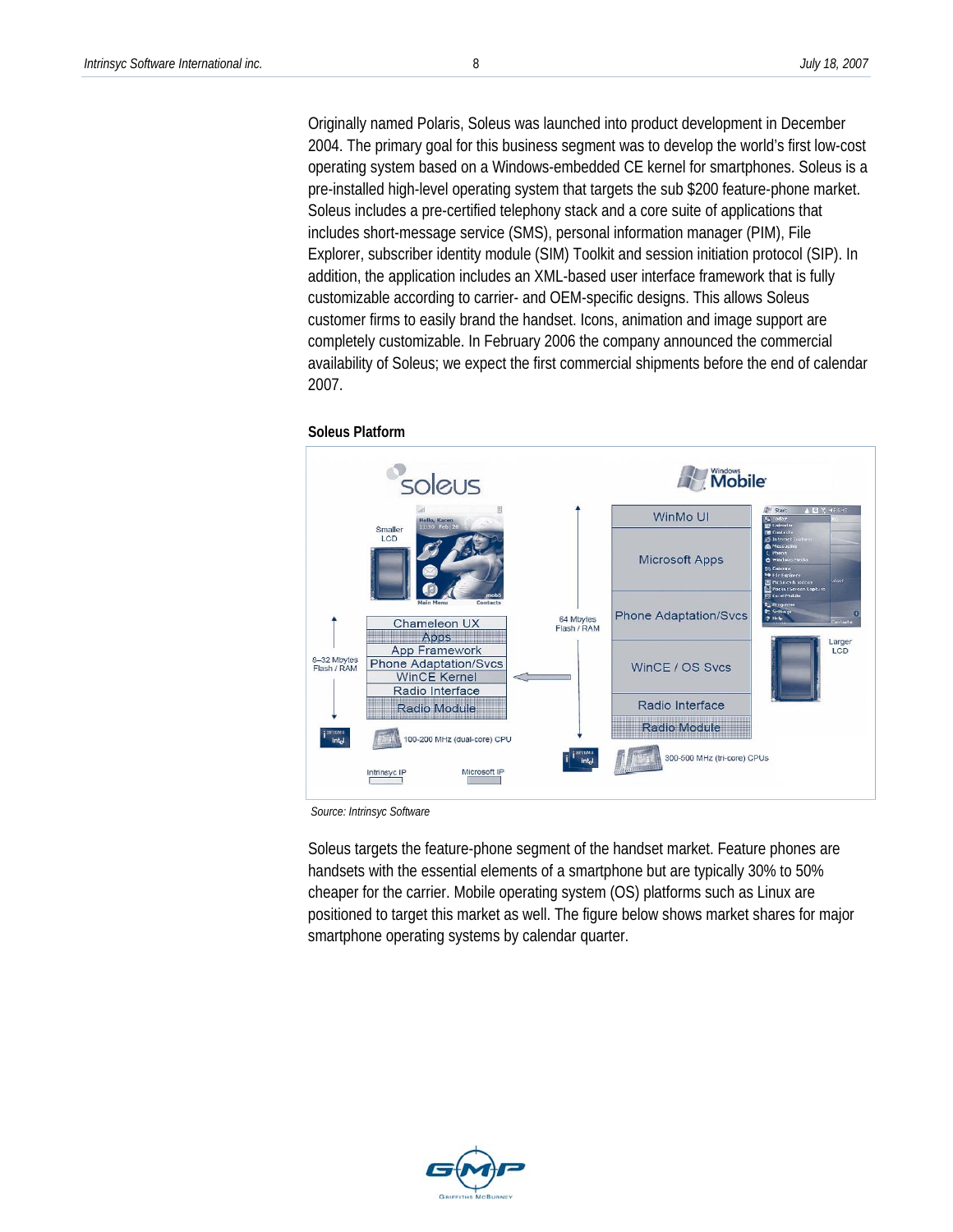



*Source: Canalys, Symbian* 

The primary effective competitors for Soleus today include Linux and in-house real-time operating systems (RTOSs). We expect that over time there will be some product overlap between Soleus and lower-end versions of Symbian and possibly Windows Mobile. The competitive matrix of the relevant mobile OS suppliers is summarized and discussed below.





 *Source: Company reports* 

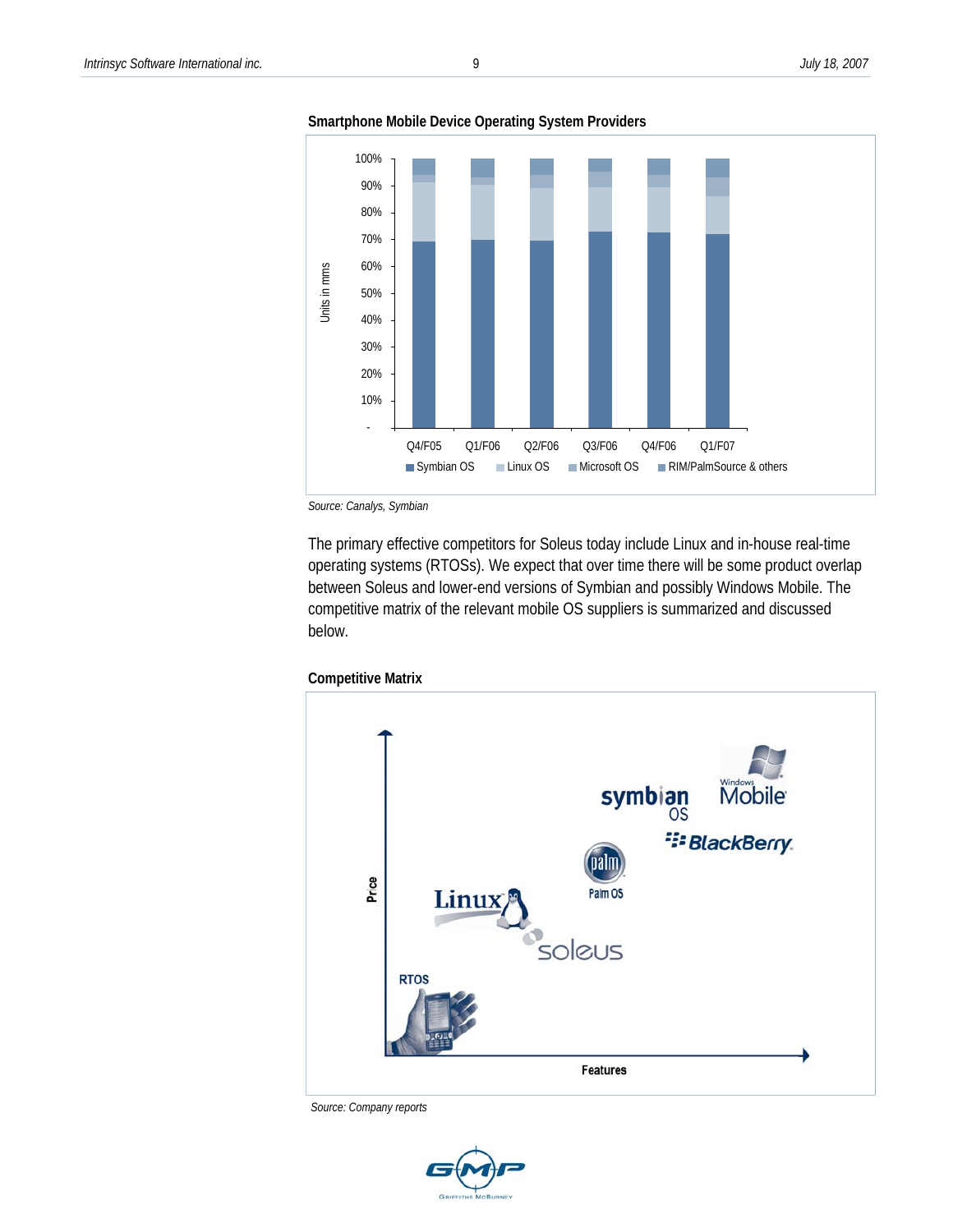### **Symbian Operating System**

Symbian is the world's largest developer of operating systems for smartphones. The company is currently owned by several of the largest handset OEMs: Nokia (47.9%), Ericsson (15.6%), Sony Ericsson (13.1%), Panasonic (10.5%), Siemens (8.4%) and Samsung (4.5%). Current licensees include Arima, BenQ, Fujitsu, Lenovo, Motorola, Nokia, Panasonic, Samsung, Sharp, Siemens and Sony Ericsson.

The Symbian OS is a scalable, flexible operating system that enables licensees to customize the platform according to requirements. Smartphones using Symbian support four user interfaces – the FOMA SW platform, Series 60 and Series 80 by Nokia, and UIQ by UIQ Technology (now part of Sony Ericsson). The Symbian OS has many characteristics similar to those of a desktop operating system, such as pre-emptive multitasking, multi-threading and memory protection. Specifically, the Symbian OS is capable of running several software processes at the same time. Multi-threading allows the operating system to read and run different parts of the software program simultaneously. Memory protection prevents one process from corrupting the memory of another process running at the same time. In addition, Symbian is event-based and allows for power management techniques such as powering down the central processing unit when applications are not being used.

Symbian has shipped more than 130 million units, has over 56 Symbian smartphone models in development, has 300 partners and 250 network operators, and has 51,000 members in the Symbian Developer Community. In addition, there were approximately 6,900 commercially available Symbian applications at the end of 2006.

|                                                          | Q1/F07          | 2006            | 2005            | 2004            | 2003            |
|----------------------------------------------------------|-----------------|-----------------|-----------------|-----------------|-----------------|
| Symbian OS Units                                         | 15.9 mm         | 51.7 mm         | $34.0$ mm       | 14.4 mm         | $6.7$ mm        |
| <b>Average Royalty/Unit</b>                              | <b>US\$4.50</b> | <b>US\$5.30</b> | <b>US\$5.14</b> | <b>US\$5.72</b> | <b>US\$6.24</b> |
| Royalty Gross Margin %                                   | 93%             | 91%             | 85%             | 84%             | 84%             |
| Revenue Royalties (£ mm)                                 | 37.9            | 151.1           | 96.1            | 45.2            | 25.5            |
| Revenue Consulting Services (£ mm)                       | 2.5             | 10.7            | 14.8            | 17.5            | 17.1            |
| Revenue Partnering & Other (£ mm)                        | 0.9             | 3.4             | 3.9             | 3.8             | 2.8             |
| Total                                                    | 41.3            | 165.2           | 114.8           | 66.5            | 45.4            |
|                                                          |                 |                 |                 |                 |                 |
|                                                          | Q1/F07          | Q4/F06          | O3/F06          | Q4/F05          |                 |
| No. of Symbian smartphone models in the market           | 114             | 108             | 106             | 60              |                 |
| No. of licensees with Symbian smartphones in the market  | 8               | 9               | 10              | 10              |                 |
| No. of Symbian smartphone models in development          | 63              | 56              | 49              | 58              |                 |
| No. of licensees with Symbian smartphones in development | 8               | 8               | 8               | 9               |                 |

#### **Symbian Growth Statistics**

*Source: Symbian* 

In March 2007 Symbian released its latest product, Symbian OS version 9.5. The new system has lowered random access memory (RAM) usage by up to 25%, resulting in enhanced battery life and an estimated 75% increase in application launch speed. As

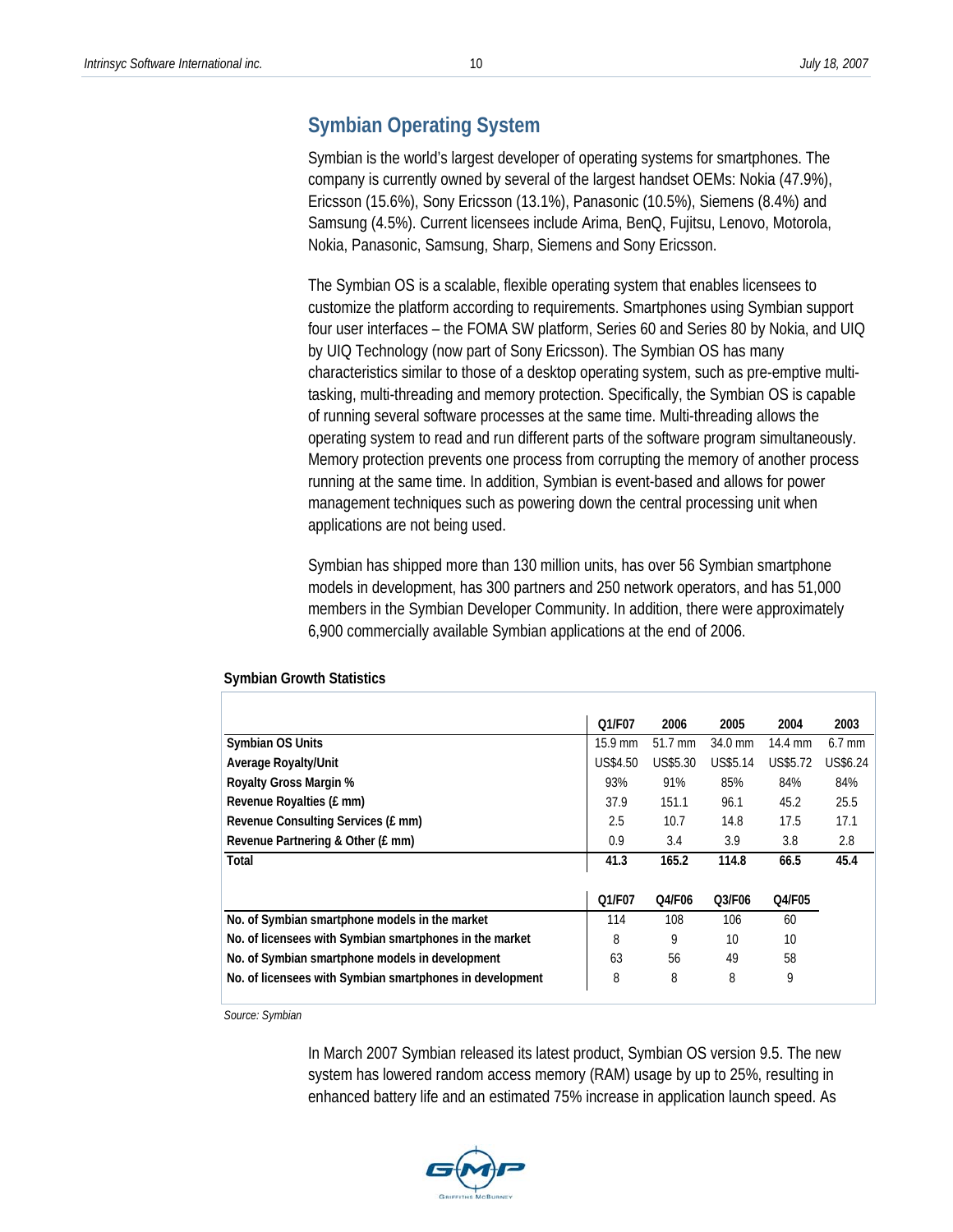well, v9.5 provides support for the latest applications, including mobile digital television broadcasts (DVB-H and ISDB-T formats) and location-based services. At the end of the first quarter of 2007, Symbian had shipped more than 15.9 million Symbian handsets with licences, a 35.9% increase from the first quarter of 2006.

Of particular interest to Intrinsyc are the 4.5 million Symbian smartphones shipped in 2006 in the under-€200 price segment. This market segment is similar to the one targeted by Soleus and represents a competitive concern. We view Symbian as the premiere OS supplier in the market; Soleus will compete with it by offering higher margins for the OEMs (resulting from lower overall system costs) and by potentially providing a private-label version for the mobile carrier.

#### **Microsoft Windows Mobile**

Microsoft Windows Mobile is an operating system packaged with a suite of basic applications for mobile devices, based on the Microsoft Win32 Application Programming Interface. Windows Mobile operates on Pocket PCs, smartphones and portable devices such as PC tablets and GPS navigation devices. Windows Mobile applications include Word Mobile, Excel Mobile, Windows Media Player, PowerPoint Mobile and Outlook Mobile (which includes tasks, calendar, contacts and inbox synchronized with the desktop version of Microsoft Outlook or directly with an exchange server).

Windows Mobile 6.0 (codenamed Crossbow) is based on Windows CE 5.0 and was released in February 2007. The operating system comes in three versions: Windows Mobile 6.0 Standard for Smartphones, Windows Mobile 6 Professional for personal digital assistants (Pocket PC phone edition) and Windows Mobile 6 Classic for PDAs without wireless connectivity. Windows Mobile supports

- $800 \times 480$  and 320  $\times$  320 screen resolution:
- 1:1 viewing for web pages;
- business and enterprise applications;
- an improved user phone and remote desktop access experience;
- VoIP;
- Windows Live for Windows Mobile;
- Bluetooth;
- external removable storage cards;
- viewing of HTML email;
- unlicensed mobile access (UMA) support for selected operators;
- Server Search;
- NET Compact Framework v2 SP1, and
- SQL Server Compact Edition in ROM.

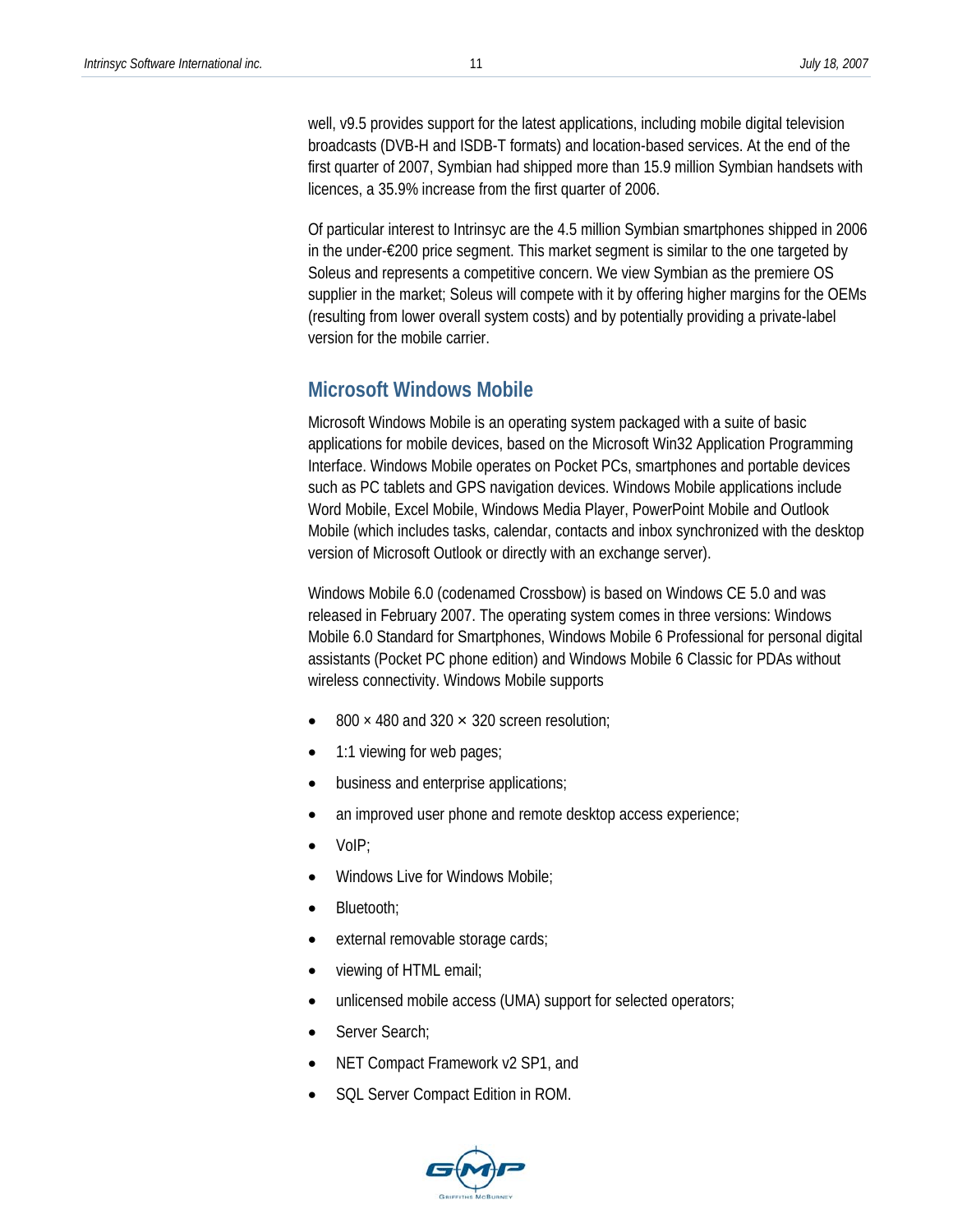#### **Microsoft Windows Mobile 6**



*Source: geekzone.com* 

Microsoft Windows Mobile is available in over 140 types of phones from more than 48 device manufacturers using 125 mobile operators in 55 countries. In fiscal 2006 the company embedded more than six million phones with Windows Mobile 6.0 and in the first half of fiscal 2007 the company has sold over five million phones. Microsoft has announced that it expects to sell at least 20 million phone licences in fiscal 2008. Shipments of Windows Mobile PDAs grew 64% in the first quarter of 2007 as worldwide PDA shipments totalled 5.1 million, a 40% increase over the first quarter of 2006. According to Gartner, Microsoft Windows Mobile licensees accounted for approximately 3.2 million PDA shipments in the first quarter of 2007.

We do not view Windows Mobile as materially competitive to Soleus. It may prove confusing that Intrinsyc licenses the Microsoft CE core as the foundation for Soleus, but this is quite common in industrial and commercial devices. The CE core is a low-cost RTOS that provides the basic operating system software on which Soleus would reside (as an application layer). **In our research with Microsoft it appears that licensees for the CE core are welcome to fill the feature-phone functionality niche.** This does not mean that contention does not or will not exist in the future. This is a critical ongoing research point, in our view, and it will be a challenge for management to avoid conflict with Microsoft and its higher-end smartphone ambitions.

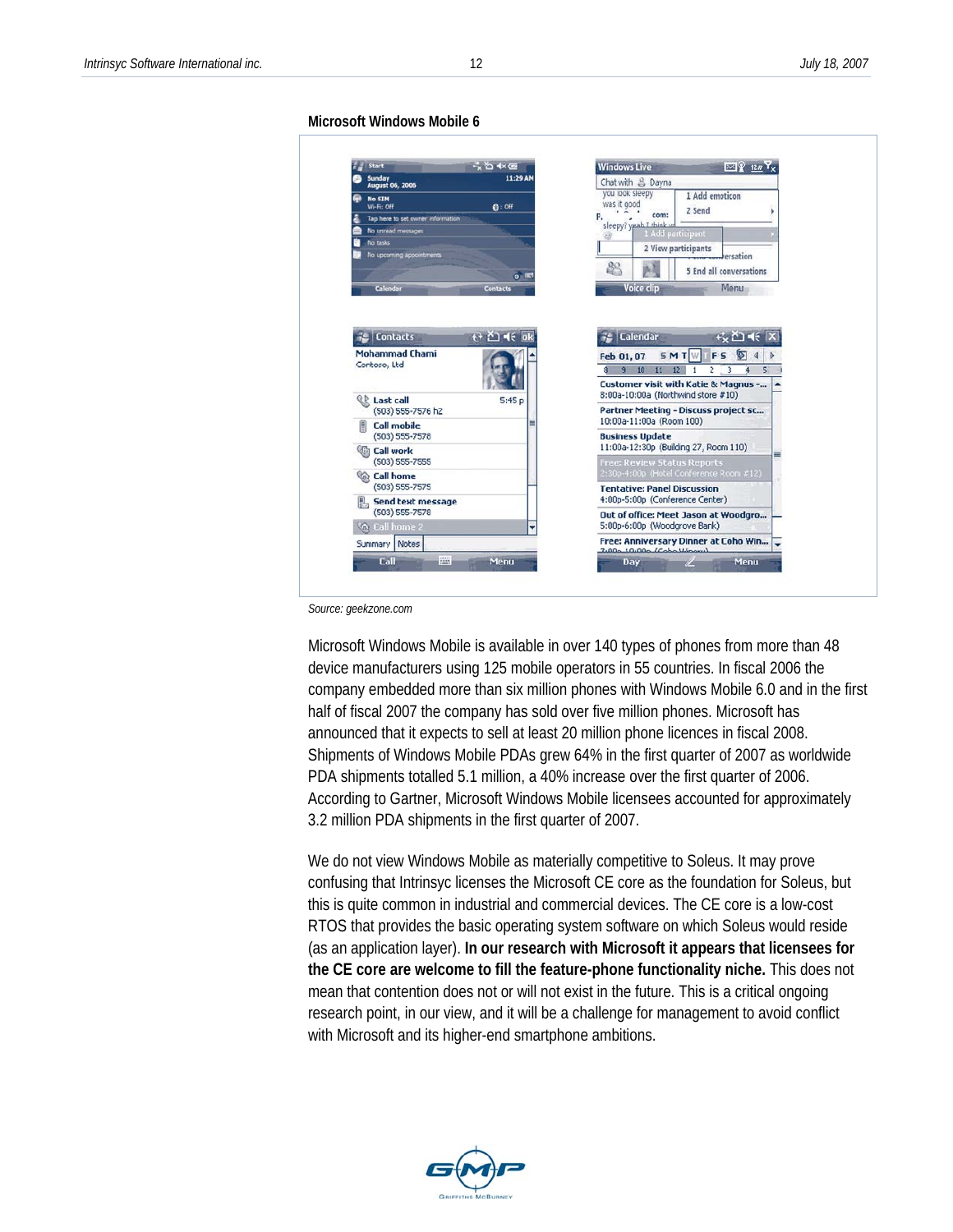## **Linux Operating System**

The mobile Linux OS is perceived as an alternative to higher-priced operating systems such as Symbian and Microsoft Windows Mobile. An influential consortium including Vodafone, DoCoMo, Motorola, Samsung, NEC and Panasonic announced plans in mid-2006 to develop an open, Linux-based operating system for mobile devices. The group's focus is to develop a mutual version of the mobile Linux OS to reduce the costs of proprietary mobile software (including an application programming interface, a complete reference implementation and a comprehensive set of development tools).

One of the disadvantages of the Linux OS cited recently by Motorola is that savings in licence costs tend to be offset by the cost of developing tools and enhancements to satisfy quality requirements. Mobile Linux also does a relatively poor job of supporting a wide array of enterprise-level applications. Mobile Linux software developer kits are currently available from vendors such as ACCESS/PalmSource, a la Mobile, Trolltech and Motorola. Adoption of Linux has been slower in North America than in Asia. In 2006, Motorola sold 1 million Linux-powered smartphones in China. ABI Research estimates that by 2012 there will be 203 million mobile phones using Linux operating systems, with 76 million of them real-time operating system replacements, led by the introduction of complete solutions such as Trolltech's GreenSuite and ALP from ACCESS.

#### **Linux-based OS Platforms**

| Company                 | <b>Product Name</b>                                    |
|-------------------------|--------------------------------------------------------|
| a la Mobile             | Convergent Linux, Hardware and Network Mobility Engine |
| <b>ACCESS</b>           | <b>ACCESS Linux Platform</b>                           |
| MontaVista              | Mobilinux                                              |
| <b>SKY Mobile Media</b> | SKY-MAP                                                |
| Trolltech               | <b>Qtopia</b>                                          |
| Wind River Systems      | <b>Platform for Consumer Devices</b>                   |

*Source: Company reports, GMP Securities* 

**We view mobile Linux as the most significant long-term threat to Soleus due to the collective strength of the Linux developer community.** Current shipments are significantly skewed toward Motorola; however, the developer community is strengthening, and this should prove to be the strongest element of the Linux value proposition. It is important to note that it is not feasible to simply download a Mobile Linux OS and expect to have anything other than a simplistic handset. Feature phone–type products are significantly more involved and require engineering sophistication, implying a viable market for the platform vendors mentioned in the above exhibit. Motorola, the largest handset vendor using mobile Linux, has stated that cost savings should not be the primary rationale for using this OS. Over time, we expect to see Soleus as a solid alternative to mobile Linux.

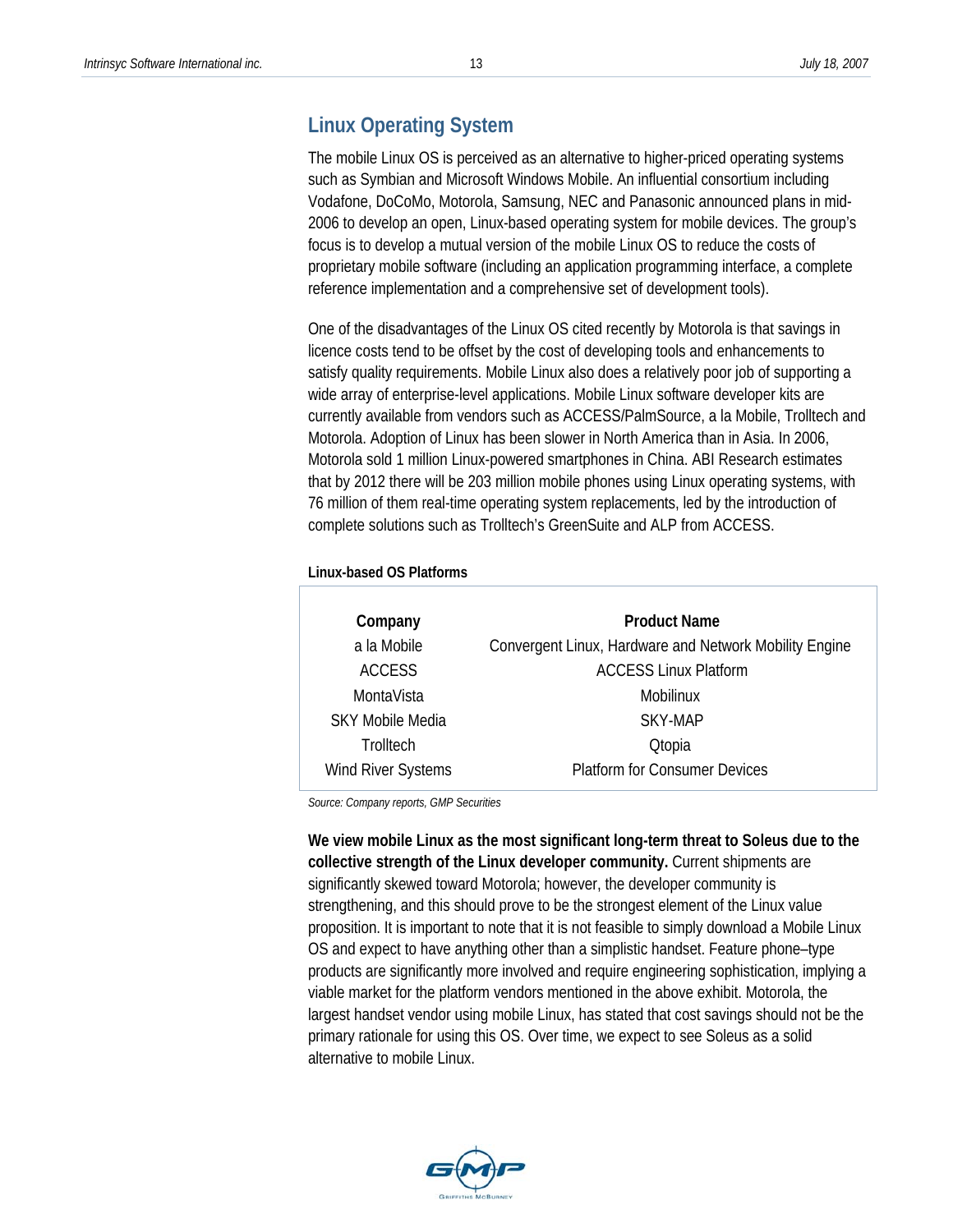## **SOLEUS PRODUCT FEATURES, CUSTOMER OPPORTUNITY**

Intrinsyc Software International's management sells Soleus by first explaining the company's long corporate history in engineering services. In this business unit, the customer list is marked by the most prestigious handset suppliers in the mobile market (e.g., Nokia, Motorola). Key areas of engineering expertise include the telephony stack, battery management and board support packages. Intrinsyc is also able to backstop its development of Soleus with the credibility of its executive management, which we do not see as difficult to communicate given the executive's meaningful industry connections. Intrinsyc is also uniquely positioned in that it has customers from all the major OS camps, including Symbian, Microsoft and Linux.

Intrinsyc recently announced two Soleus customers. Both are releasing feature phones with navigation as a core capability based on the Soleus platform. We believe that the first two design wins announced are MiTAC and High Tech Computer, although it's important to note that management has not confirmed our assertion in either case. Having said that, we are highly confident of the customer identity based on information gathered from industry sources. Below we discuss the prospects of Soleus within HTC and MiTAC due to the near term importance for Intrinsyc financials.

# **High Tech Computer Corp.**

High Tech Computer designs, manufactures and markets feature-rich smartphones and wireless PDAs for mobile operators and distributors in Europe, the United States and Asia. High Tech Computer's devices are individually customized for operator and device partners. Established in 1997, the company is one of the fastest growing original design manufacturers (ODMs) in the world; it has operations in Taiwan, Japan, the United States and the United Kingdom and employs more than 4,500 people, 25% of whom work in research and development.

Every High Tech Computer device manufactured has a version of Microsoft Windows Mobile or Pocket PC OS. This makes Soleus a logical partner extension because Intrinsyc licenses the Microsoft Windows Embedded RTOS. At the end of 2006 the sales breakdown for High Tech Computer was 35% from smartphones, 60% from wireless PDAs and 5% from other PDAs. The company has a broad customer base that includes global OEMs, mobile operators and channel distributors. Hardware OEM customers include Dell, Hewlett-Packard and Palm. Mobile operators include Orange, T-mobile, o2, NTT DoCoMo, Telefonica, Verizon and Sprint, which all offer wireless devices under their own brand names. We estimate that High Tech Computer will sell between 11 million and 14 million devices in calendar 2007; it represents the largest partner in the Microsoft Windows Mobile OS–based device market. **In our model we assume that Intrinsyc will sell approximately 50,000 unit licences to High Tech Computer in fiscal 2008, growing to 0.5 million units in fiscal 2009.** 

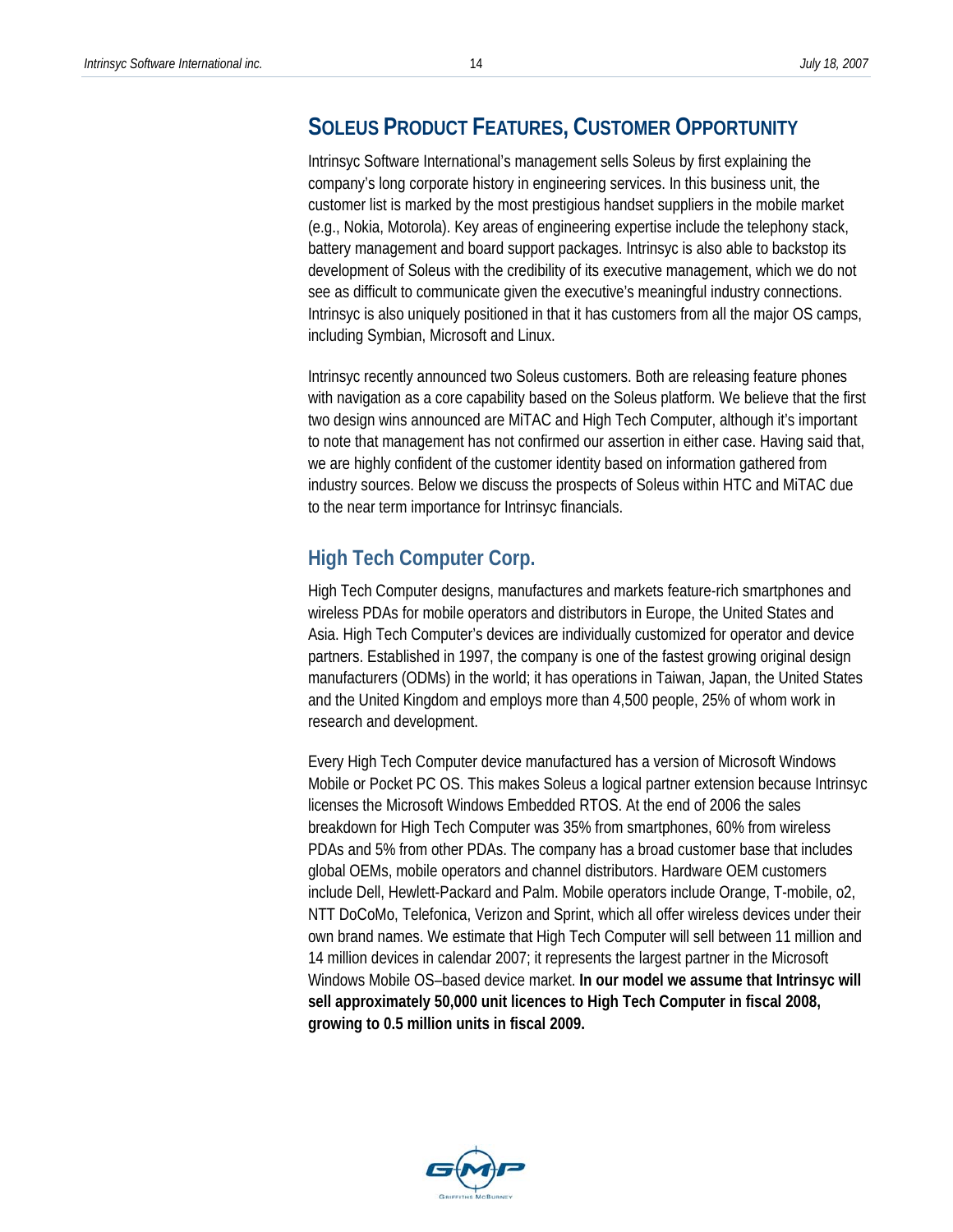### **Mio Technology**

Mio Technology designs, develops and brings to market personal navigation devices, GPS-enabled PDAs and smartphones. Mio is the marketing arm of MiTAC International Corporation, one of the world's largest GPS manufacturers. Established in May 2002, the company has operations in Taiwan, China, Japan, South Korea, Australia, the United States and Europe. The company employs over 2,000 people, including more than 1,200 R&D personnel.

In 2006 Mio shipped 1.6 million units, up from 900,000 in 2005. This increase was driven mainly by demand from the United States and Europe. According to Canalys, Mio Technology Europe is the number three vendor of mobile satellite navigation devices with integrated GPS receivers and the number two handheld device vendor. Mio announced earlier this year that it would launch a new service that offered real-time information on weather, parking space availability and traffic conditions to local users free of charge. In 2007, Mio expects to sell approximately 7 million GPS devices, up from 4.5 million in 2006. **In our model we assume that Intrinsyc will sell approximately 250,000 unit licences to Mio Technology in fiscal 2008, growing to 1.0 million units in fiscal 2009.** 

## **FINANCIAL ANALYSIS**

Intrinsyc Software recently reported Q3/F07 revenue of \$5.1 million and a net loss of \$4.4 million, or \$0.05 per share, compared with Q3/F06 revenue of \$4.4 million and a loss of \$4.7 million (\$0.06 per share), in line with consensus estimates. The loss is mainly attributable to research and development spending on Soleus.

We are projecting significant financial growth for Intrinsyc for fiscal 2008 and onwards based on the commercial readiness of the Soleus product. We are projecting fiscal 2008 revenue of \$24.8 million, compared with \$19.5 million in fiscal 2007. As design wins convert to volume shipments through fiscal 2008 we expect significant growth in fiscal 2009 to \$35.9 million in sales, driven largely by the addition of new customers, as well as by growth in primary account relationships such as those with High Tech Computer and MiTAC. The exhibit below summarizes our revenue and income forecasts; a more comprehensive statement is available in Appendix B. Currently, the consensus estimates for fiscal 2008 and 2009 are \$26.2 million and (loss of \$0.12 per share) and \$52.0 million and \$0.01.

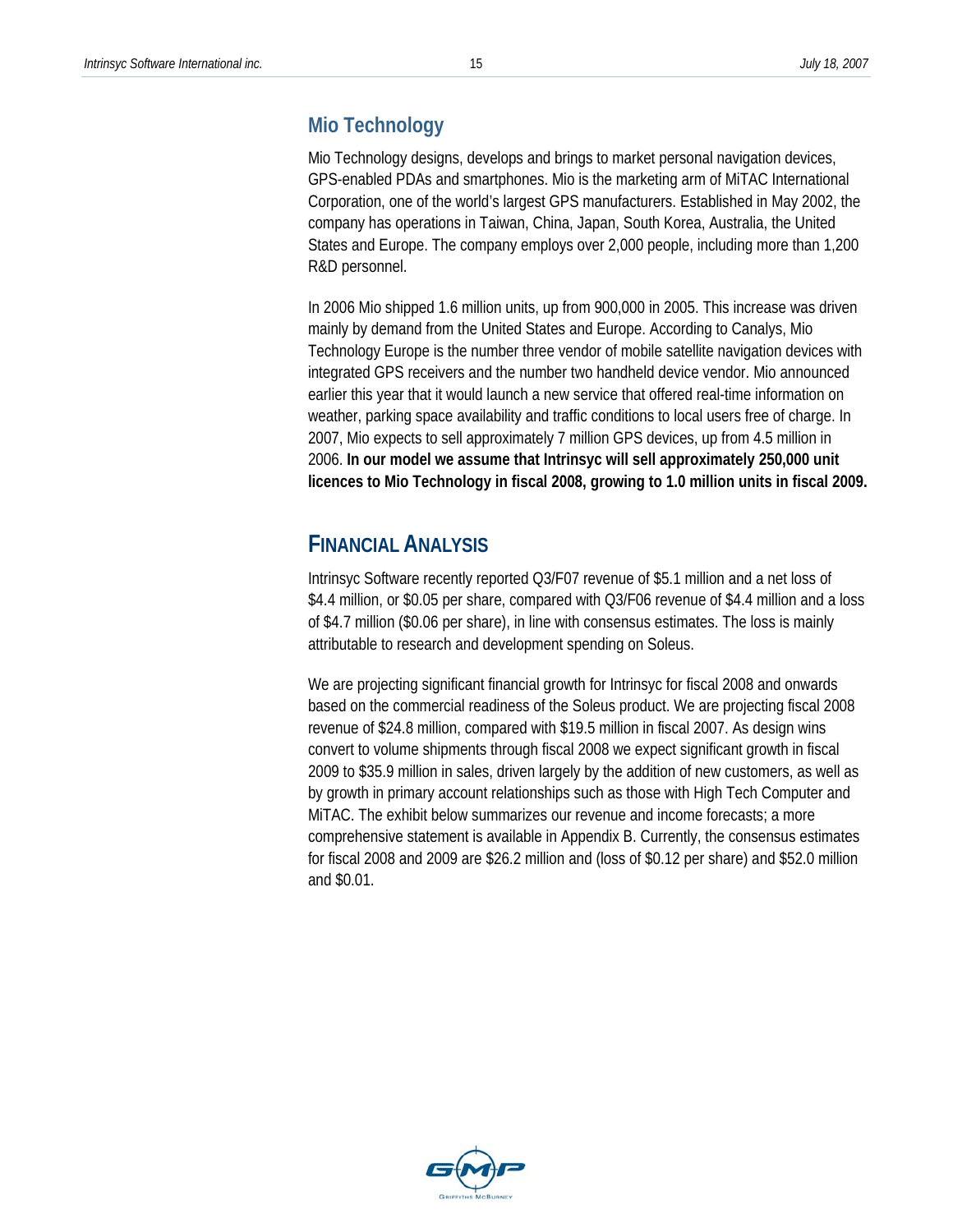| Year-end Aug 30               | Q1/07   | Q2/07   | Q3/07   | Q4/07E  | Q1/08E        | Q2/08E  | Q3/08E      | Q4/08E  |          |          |          |
|-------------------------------|---------|---------|---------|---------|---------------|---------|-------------|---------|----------|----------|----------|
|                               | Nov-06  | Feb-07  | May-07  | Aug-07  | <b>Nov-07</b> | Feb-08  | May-08      | Aug-08  | 2007E    | 2008E    | 2009E    |
| Licensing (\$mm)              | .356    | 0.428   | 0.499   | 0.100   | 0.500         | 0.750   | <b>.450</b> | 2.875   | 2.384    | 5.575    | 18.231   |
| Service (\$mm)                | 2.661   | 4.303   | 4.477   | 4.000   | 4.000         | 4.500   | 4.500       | 5.000   | 15.964   | 18.000   | 16.200   |
| Products/Other (\$mm)         | 1.004   | 0.306   | 0.135   | 0.250   | 0.300         | 0.300   | 0.300       | 0.300   | 1.810    | 1.200    | 1.500    |
| Total revenue                 | 5.021   | 5.036   | 5.112   | 4.350   | 4.800         | 5.550   | 6.250       | 8.175   | 19.519   | 24.775   | 35.931   |
| Year-over-year revenue growth | 10%     | 5%      | 16%     | $-12%$  | $-4%$         | 10%     | 22%         | 88%     | 5%       | 27%      | 45%      |
| Net income (\$mm)             | (4.259) | (4.247) | (4.383) | (4.848) | (4.755)       | (4.513) | (4.188)     | (3.100) | (17.736) | (16.555) | (11.758) |
| Gross margins                 | 46%     | 49%     | 52%     | 47%     | 52%           | 52%     | 55%         | 59%     | 49%      | 55%      | 63%      |
| <b>EPS</b>                    | (0.05)  | (0.05)  | (0.05)  | (0.04)  | (0.04)        | (0.04)  | (0.03)      | (0.02)  | (0.15)   | (0.13)   | (0.09)   |

#### **Financial Estimates**

*Source: Intrinsyc Software, GMP Securities* 

We have based our revenue forecasts on analysis of the Engineering Services and Soleus divisions. We expect Engineering Services revenue to be stable over the next several quarters, but we are modelling a decline in Engineering Services revenue in fiscal 2009 because we assume that the company will increasingly shift its focus to Soleus. A risk does exist that management will shift resources from Engineering Services into Soleus to the detriment of revenue, but we do not see this occurring unless prospects are strong enough to merit a shift in allocation. Our licensing revenue projection is based on licences for the Soleus application and we have modelled revenue estimates in divisions by customer.

We believe Soleus design wins, such as those from High Tech Computer and Mio (discussed earlier), will have a significant impact on the quarter-by-quarter ramp up in licensing sales until Intrinsyc is able to build a portfolio of customers. Management has stated its objective of announcing a design win per quarter. In our model we take a more conservative approach and assume that the company will have four revenue-contributing customers for Soleus by Q4/F08. In fiscal 2008 we project 0.75 million Soleus-licensed unit sales at \$4.80 average selling price (ASP); we expect this to climb to 4.4 million units at \$3.80 in fiscal 2009.

We believe revenue from Soleus will have a significant impact on corporate gross margin. We expect margin to improve from 39% in fiscal 2006 to 63% in 2009. The Soleus revenue would be nearly pure margin outside of the CE licence costs from Microsoft. Gross margin has already shown signs of strength over the past several quarters, with first material revenue contribution from Soleus improving gross margin in Q2/F08.

In our view, longer term, we expect to be able to measure Soleus units as a percentage of the overall handset market and establish this as a means for analyzing future growth. Our current fiscal 2009 forecasts suggest market penetration of roughly 0.75% at the low end of the ASP range. The sensitivity table below shows varying levels of Soleus revenue.

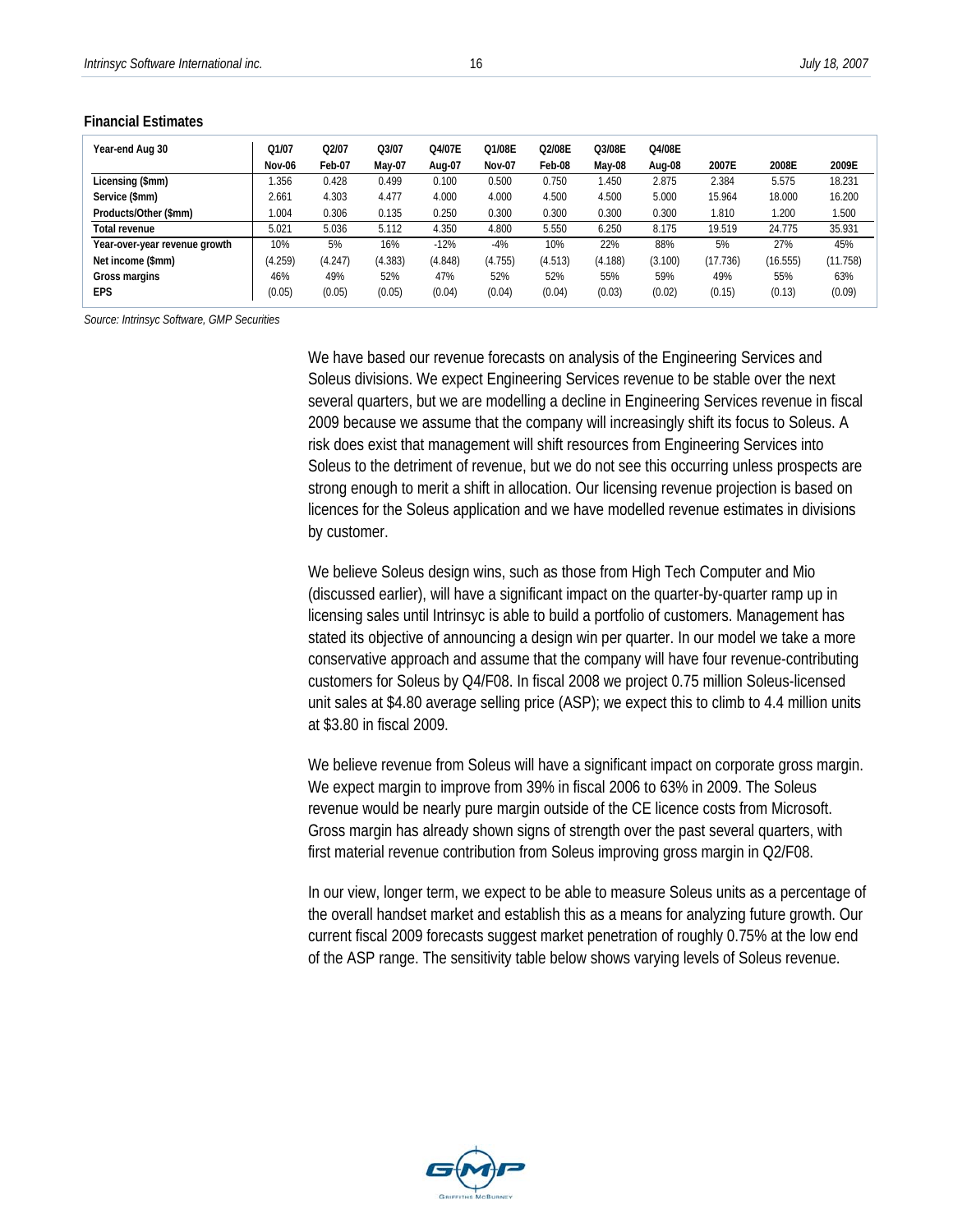|             |         | Device ASPs (in US\$mm)                                      |                 |                                                         |         |         |                 |                   |       |         | Device ASPs (in US\$mm)                                      |         |                         |                                                 |         |         |         |
|-------------|---------|--------------------------------------------------------------|-----------------|---------------------------------------------------------|---------|---------|-----------------|-------------------|-------|---------|--------------------------------------------------------------|---------|-------------------------|-------------------------------------------------|---------|---------|---------|
|             |         | \$3.50                                                       | \$3.75          | \$4.00                                                  | \$4.25  | \$4.50  | \$4.75          | \$5.00            |       |         | \$3.50                                                       | \$3.75  | \$4.00                  | \$4.25                                          | \$4.50  | \$4.75  | \$5.00  |
|             | 0.5%    | \$20.7                                                       | \$22.1          | \$23.6                                                  | \$25.1  | \$26.6  | \$28.0          | \$29.5            |       | 0.5%    | \$22.1                                                       | \$23.6  | \$25.2                  | \$26.8                                          | \$28.4  | \$29.9  | \$31.5  |
|             | 0.8%    | \$31.0                                                       | \$33.2          | \$35.4                                                  | \$37.6  | \$39.8  | \$42.0          | \$44.3            |       | 0.8%    | \$33.1                                                       | \$35.4  | \$37.8                  | \$40.2                                          | \$42.5  | \$44.9  | \$47.3  |
|             | 1.0%    | \$41.3                                                       | \$44.3          | \$47.2                                                  | \$50.2  | \$53.1  | \$56.1          | \$59.0            |       | 1.0%    | \$44.1                                                       | \$47.3  | \$50.4                  | \$53.6                                          | \$56.7  | \$59.9  | \$63.0  |
| (F08)       | 1.5%    | \$62.0\$                                                     | \$66.4          | \$70.8                                                  | \$75.2  | \$79.7  | \$84.1          | \$88.5            | (F09) | 1.5%    | \$66.2                                                       | \$70.9  | \$75.6                  | \$80.3                                          | \$85.1  | \$89.8  | \$94.5  |
|             | 2.0%    | \$82.6                                                       | \$88.5          | \$94.4                                                  | \$100.3 | \$106.2 | \$112.1         | \$118.0           |       | 2.0%    | \$88.2                                                       | \$94.5  | \$100.8 \$107.1         |                                                 | \$113.4 | \$119.7 | \$126.0 |
| rates       | 2.5%    |                                                              |                 | \$103.3 \$110.6 \$118.0 \$125.4 \$132.8                 |         |         | \$140.1         | \$147.5           | ates  | 2.5%    |                                                              |         |                         | \$110.3 \$118.1 \$126.0 \$133.9 \$141.8         |         | \$149.6 | \$157.5 |
|             | $3.0\%$ | \$123.9 \$132.8 \$141.6 \$150.5 \$159.3 \$168.2 \$177.0      |                 |                                                         |         |         |                 |                   |       | $3.0\%$ |                                                              |         |                         | \$132.3 \$141.8 \$151.2 \$160.7 \$170.1         |         | \$179.6 | \$189.0 |
| Penetration | 3.5%    |                                                              |                 | \$144.6 \$154.9 \$165.2 \$175.5 \$185.9 \$196.2 \$206.5 |         |         |                 |                   | iaio  | 3.5%    |                                                              |         |                         | \$154.4 \$165.4 \$176.4 \$187.4 \$198.5         |         | \$209.5 | \$220.5 |
|             |         | 4.0% \$165.2 \$177.0 \$188.8 \$200.6 \$212.4 \$224.2 \$236.0 |                 |                                                         |         |         |                 |                   | † ⊽   |         | 4.0% \$176.4 \$189.0 \$201.6 \$214.2 \$226.8 \$239.4 \$252.0 |         |                         |                                                 |         |         |         |
|             | 4.5%    |                                                              | \$185.9 \$199.1 | \$212.4                                                 | \$225.7 | \$239.0 | \$252.2 \$265.5 |                   | ൧ഀ    | 4.5%    |                                                              |         |                         | \$198.5 \$212.6 \$226.8 \$241.0 \$255.2 \$269.3 |         |         | \$283.5 |
|             | 5.0%    |                                                              |                 | \$206.5 \$221.3 \$236.0 \$250.8                         |         | \$265.5 |                 | \$280.3 \$295.0   |       | $5.0\%$ | \$220.5                                                      |         |                         | \$236.3 \$252.0 \$267.8 \$283.5                 |         | \$299.3 | \$315.0 |
|             | 6.0%    | \$247.8                                                      |                 | \$265.5 \$283.2                                         | \$300.9 | \$318.6 |                 | $$336.3$ $$354.0$ |       | $6.0\%$ | \$264.6                                                      |         | \$283.5 \$302.4 \$321.3 |                                                 | \$340.2 | \$359.1 | \$378.0 |
|             | 7.0%    | \$289.1                                                      | \$309.8         | \$330.4                                                 | \$351.1 | \$371.7 | \$392.4 \$413.0 |                   |       | 7.0%    | \$308.7                                                      | \$330.8 |                         | \$352.8 \$374.9 \$396.9                         |         | \$419.0 | \$441.0 |

 **OEM / ODM Handset Revenue Sensitivity Analysis** 

 *Source: GMP Securities* 

#### **Net Income**

One of Intrinsyc's most significant challenges is the ability to demonstrate profitability. The company has a long history of operating losses, including last quarter, when net income loss as a percentage of revenue was near 86%. The business model is predicated on ramping up Soleus licence sales while maintaining relatively stable operating costs. We would like to see the company rein in spending on R&D, which will grow from 59% of sales to 63% between fiscal 2006 and 2007 before moderating to 41% in fiscal 2009, according to our estimates. This level of spending is clearly much too high and the company should seek ways to underwrite the development of Soleus, including approaching partners (such as Microsoft) or customers to explore co-funding options. We currently project positive net income in late fiscal 2009. Beating this expectation could be a catalyst for future share price appreciation.

#### **Balance Sheet**

Intrinsyc Software's balance sheet appears stronger than it has been in several years. However, our cash flow and balance sheet analysis suggests that the company will need to find additional sources of capital by the end of fiscal 2008. The company had net cash of \$21 million as of the Q3/F07 results and cash flow from operations during the quarter was roughly negative \$2.7 million.

Intrinsyc completed an equity offering in March 2006 for \$22 million, consisting of 24.2 million units. Each unit was composed of one common share and one half of one common share purchase warrant at an offering price per unit of \$0.90 (which entitles the holder to exchange one common share at a price of \$1.05 for four years). In addition, the underwriters exercised an option to purchase an additional 2.6 million units under the same terms.

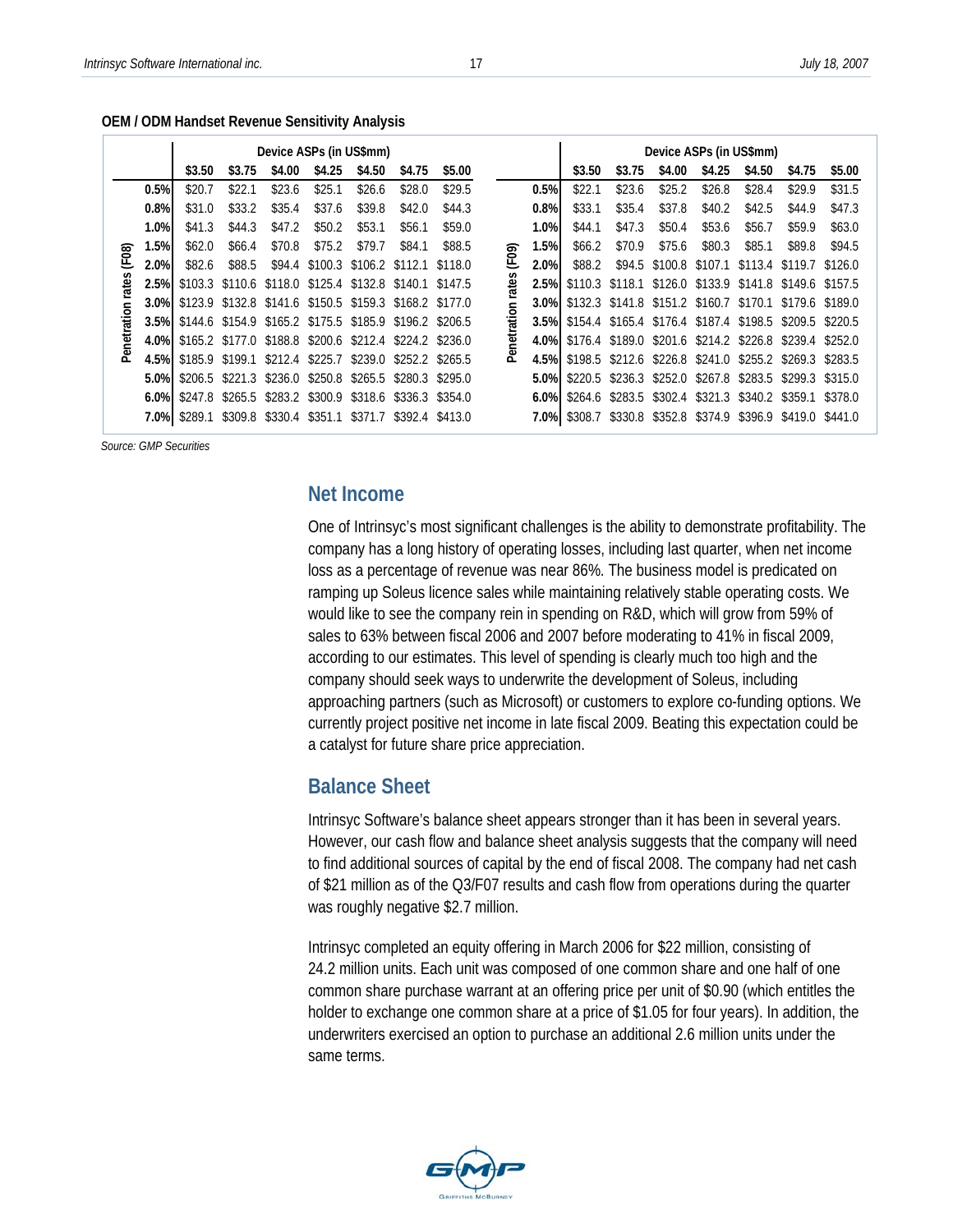Prior to Intrinsyc's most recent equity financing, the company repaid an \$8 million facility outstanding under the Series A and Series B Secured Debentures entered into in October 2005 with Wellington Financial. This was an unusual move from a capital perspective because early repayment made it clear that the company would need equity financing shortly after the payment. Intrinsyc completed an equity financing for \$22 million in proceeds (including a partially exercised underwriter over-allotment option) at \$0.60 per share.

The table below summarizes Intrinsyc's capital structure. Currently a significant percentage of the warrants and options outstanding are out of the money. However, if Intrinsyc is able to move toward profitability, and if the share price strengthens (thereby increasing the probability of such options and warrants being exercised), this would necessitate implementation of the Treasury method for calculating shares outstanding. **If all options and warrants are to be exercised we calculate that the cash proceeds to the company would be roughly \$24 million.**

#### **Intrinsyc Capital Structure**

|                                                            | Number of share equivalents (mm) Average price |        | Total cash proceeds from options and warrants (mm) |
|------------------------------------------------------------|------------------------------------------------|--------|----------------------------------------------------|
| Common shares outstanding, August 31, 2006                 | 83.0                                           |        |                                                    |
| Shares issued with equity offering including overallotment | 36.4                                           |        |                                                    |
| Optionsl                                                   | 6. i                                           | \$0.82 | \$5.5                                              |
| Warrants                                                   | 21.3                                           | \$0.88 | \$18.7                                             |
| Total fully diluted shares                                 | 147.4                                          |        | \$24.2                                             |

 *Source: Intrinsyc Software, GMP Securities* 

## **VALUATION**

Intrinsyc Software's lack of profitability necessitates a price/sales valuation method. There are also few publicly traded comparables in its market segment to compare it with. Our selection of comparables below includes companies with similar business models or similar positioning within Canadian small-capitalization wireless technology firms. The average Price/Sales ratio of Intrinsyc's peers is 3.7x F09 estimates and 3.6x excluding the high and low from the group.

#### **Comparable Analysis**

|                     |             | Sales (mm) |             |             | Price/Sales  |                   |                     | <b>EV/Sales</b> |      |             | EPS         |             |             | P/E  |             |
|---------------------|-------------|------------|-------------|-------------|--------------|-------------------|---------------------|-----------------|------|-------------|-------------|-------------|-------------|------|-------------|
| Company             | <i>F07E</i> | F08E       | <b>F09E</b> | <i>F07E</i> | F08E         | <i>F09E</i>       | <i>F07E</i>         | F08E            | F09E | <b>F07E</b> | <b>FO8E</b> | <b>F09E</b> | <b>F07E</b> | F08E | <b>F09E</b> |
| ACCESS Co (JPY)     | 34.800      | 39,200     | 47.300      | 3.6         | 3.2          | 2.6               | 3.6                 | 3.2             | 2.6  | (30,076)    | 3.025       | 15.995      | nmf         | nmt  | 22.3        |
| Call Genie (C\$)    |             | 12         | 36          | 89.4        | 19.8         | 6.7               | 77.9                | 17.2            | 5.9  | (0.15)      | (0.10)      | 0.10        | nmf         | nmf  | 28.0        |
| Openwave (US\$)     | 318         | 309        | 331         | 1.9         | 1.9          | .8                | $\mathbf{A}$<br>. . | I . I           |      | (0.39)      | (0.12)      | 0.12        | nmf         | nmf  | 53.8        |
| Red Hat Inc (US\$)  | 517         | 631        | 751         | 9.2         | 1.6          | 6.4               | 8.0                 | 6.5             | 5.5  | 0.70        | 0.86        | 00.1        | 30.8        | 25.1 | 21.6        |
| Reduce(E)           | 48          | 63         | n/a         | 1.2         | 0.9          | n/a               | 0.6                 | 0.5             | n/a  | (0.05)      | 0.06        | n/a         | nmf         | 14.3 | n/a         |
| Trolltech ASA (NOK) | 241         | 340        | 465         | 2.4         | $\mathbf{z}$ | $\sim$<br>$\cdot$ | 1.8                 | . .3            | 0.1  | (0.67)      | 0.07        | 0.82        | nmf         | nmf  | 13.4        |
| Wind River (US\$)   | 328         | 370        | n/a         | 2.8         | 2.5          | n/a               | 2.2                 | 2.0             | n/a  | 0.32        | 0.51        | 0.60        | 33.3        | 20.9 | 17.8        |
| Average             |             |            |             | 15.8        | 5.4          | 3.7               | 13.6                | 4.6             | 3.2  |             |             |             | 32.0        | 20.1 | 26.1        |

 *Note that on a F2008 P/E basis we have excluded ACCESS and Trolltech.* 

 *Source: Thomson Financial, GMP Securities* 

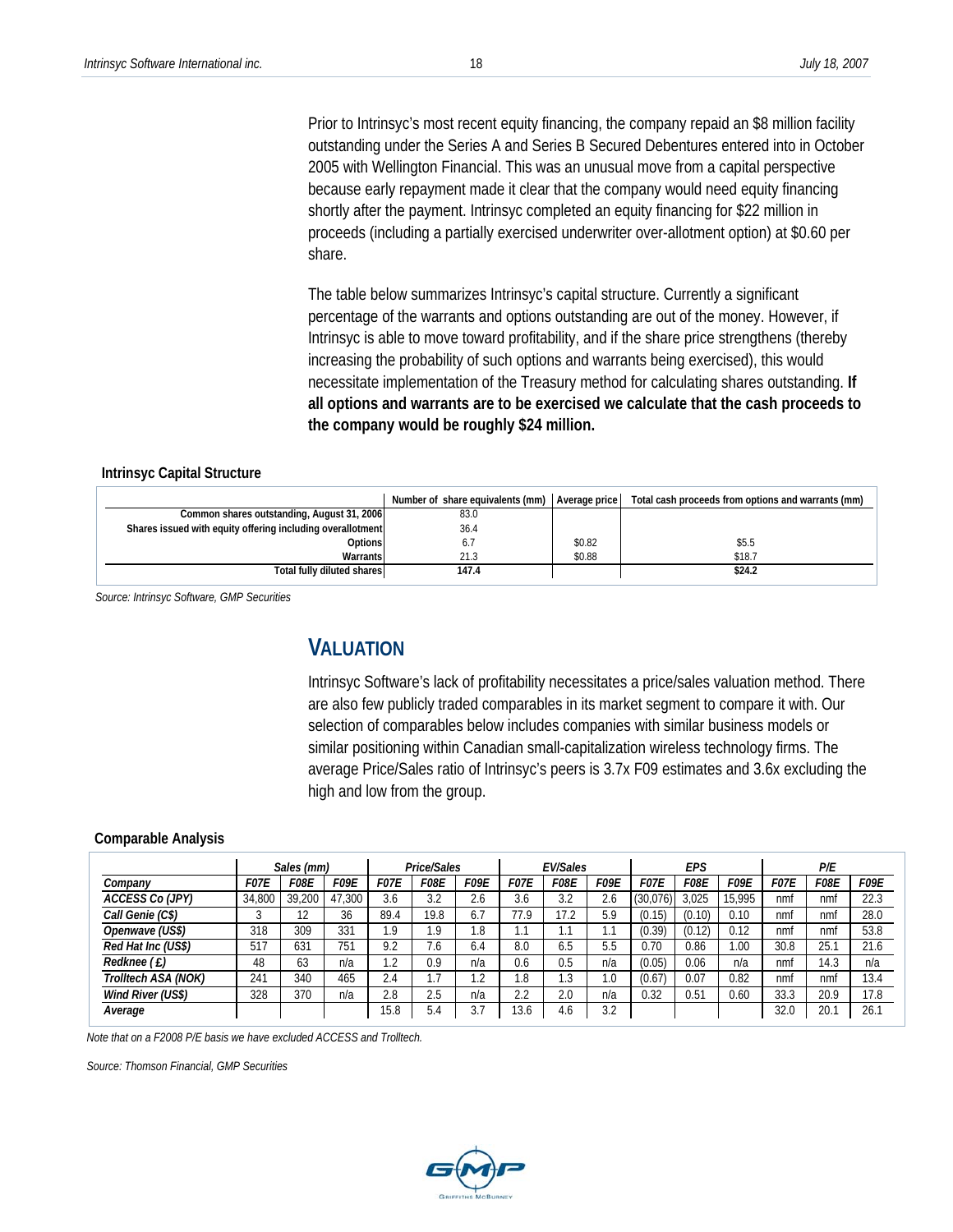#### **RECOMMENDATION**

We view Intrinsyc Software International as one of the more exciting wireless technology prospects in our coverage universe. The company's management team is capable of running a company many times the size of the current organization. We believe the market opportunity for the company is significant and the Soleus product is maturing at a time when there is a need for lower-priced alternatives to smartphones.

We are initiating coverage of Intrinsyc Software with a BUY recommendation and a target price of \$1.00 per share. We apply a comparable market multiple of 3.5 times P/S multiple to our fiscal 2009 revenue estimate of \$36 million to arrive at our \$1.00 price objective.

#### **INVESTMENT RISKS**

**Loss of key management personnel.** Strength of management is key to our investment thesis for this company. Loss of key personnel such as the CEO (Glenda Dorchak) or CTO (Randy Kath) would likely have serious negative implications, including the possible loss of other critical members of the management team.

**Partnerships with large companies.** Intrinsyc's customers are relatively large and have significant leverage. As a result, the company will be vulnerable to the vagaries of customer launch schedules. Its partnership with Microsoft could also be contentious over time because Intrinsyc's customers compete with Windows Mobile licensees.

**Competition has greater resources.** Competitors such as Linux, Symbian and ACCESS may prove difficult for Intrinsyc's viability over the long term. Intrinsyc's competitors have greater access to resources as well as significant brand value.

**Operating losses and balance sheet risk.** We view Intrinsyc as a late-stage development company. The first shipments of Soleus will likely occur by the end of this calendar year, which implies substantial operating losses in the interim. The company will likely need to raise additional capital – we expect the cash position to decline to nil by end of fiscal 2008.

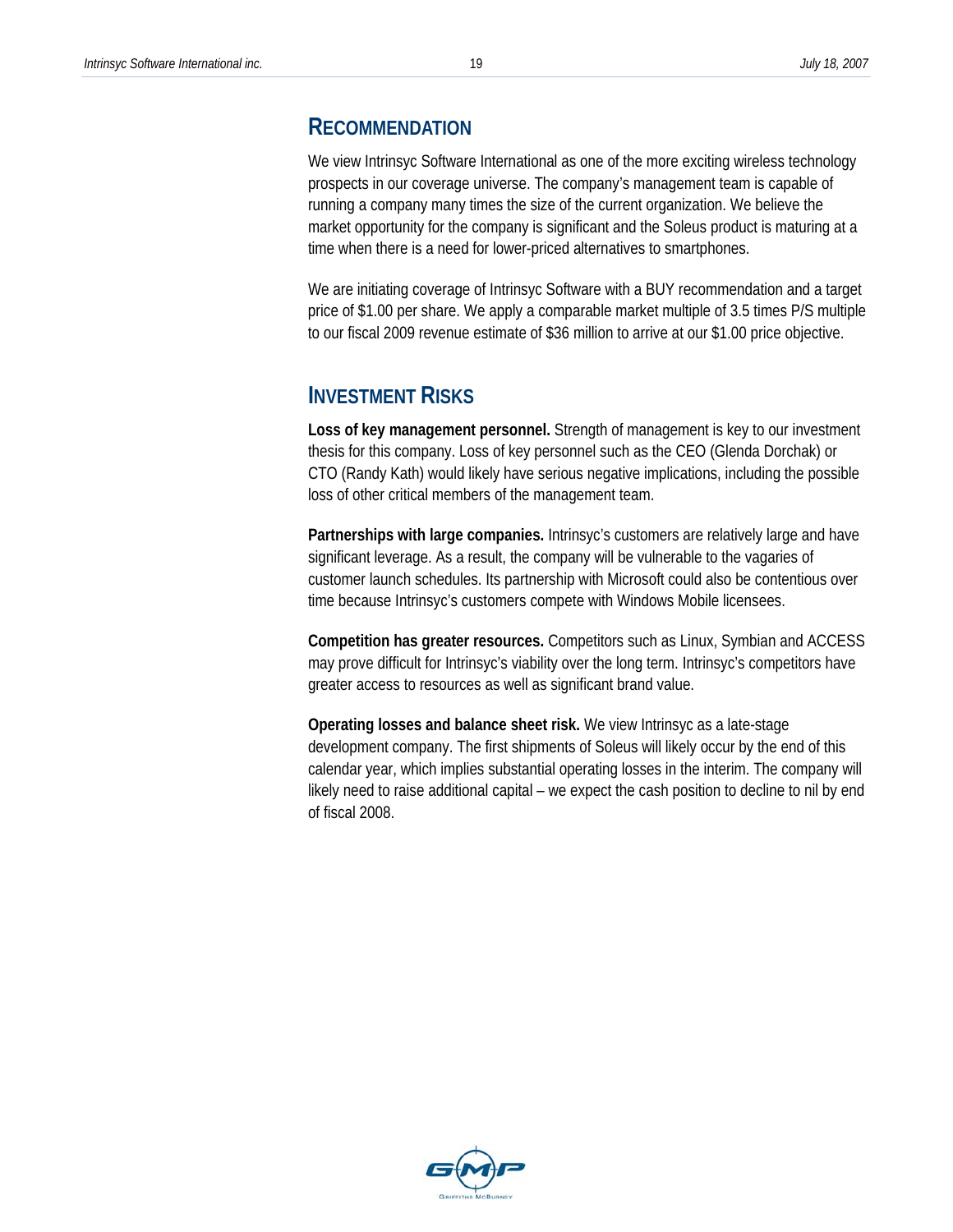#### **Appendix A: Management Biographies**

**Glenda Dorchak** joined Intrinsyc Software in July 2006 as Chief Executive Officer and Chairperson. Previously, Ms Dorchak spent five years at Intel Corporation, where she was Vice President and Chief Operating Officer of the Intel Communications Group, Vice President and General Manager of the Broadband Products Group and Vice President and General Manager of the Consumer Electronics Group.

**Mark Johnston** is the Vice President and General Manager of Worldwide Sales and Business Development for Intrinsyc Software. Previously, Mr. Johnston held the positions of Director of Worldwide Technical Sales and Support, Director of Global Marketing for the Cellular and Handheld Products Group and General Manager of Communications, Sales and Marketing for Asia Pacific for Intel Corporation.

**Randy Kath** is the Chief Technology Officer and General Manager of Mobility Software at Intrinsyc. Mr. Kath has more than 15 years' experience in software research and development, product management and sales and marketing, including time at Microsoft (1991 to 2000).

**Mark Longo** was appointed to the roles of Vice President of Corporate Development, General Counsel and Corporate Secretary of Intrinsyc Software in June 2007. With over 15 years of corporate experience, Mr. Longo will be responsible for legal and corporate governance, investor relations and corporate development activities. He was previously Vice President of Business Development, General Counsel and Corporate Secretary for Datawire Communication Networks, which was acquired by First Data Corporation (FDC-NYSE).

**David Fischer** assumed the position of Senior Director of Finance and Acting Chief Financial Officer at Intrinsyc in July 2007. David has over 10 years experience in the finance industry with MDSI Mobile Data Solutions Inc. and PriceswaterhouseCoopers LLP. David holds the Chartered Accountant designation from the Canadian Institute of Chartered Accountants.

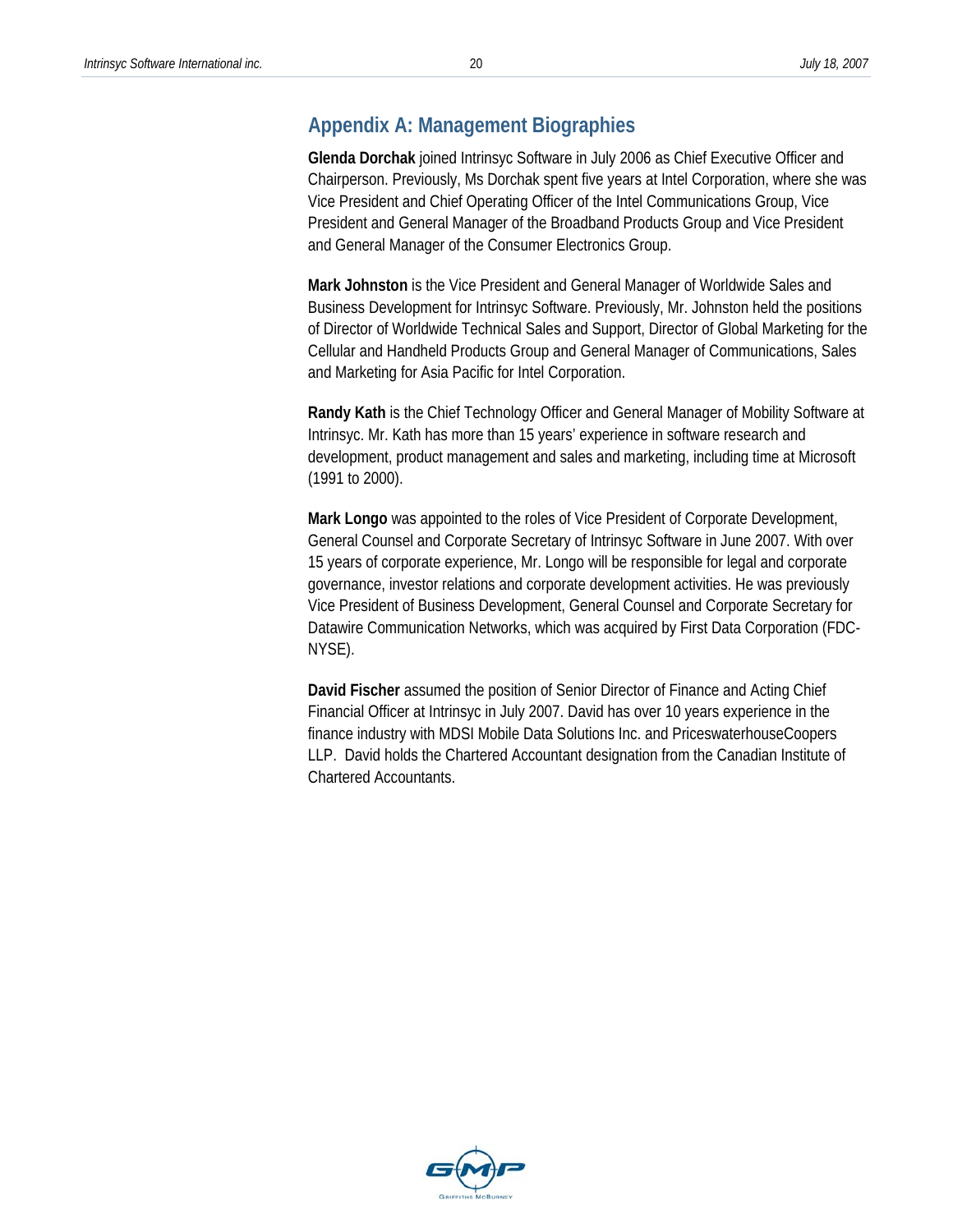# **Appendix B: Intrinsyc Software Financial Statements**

|                                             | Q1/07<br>Nov-06 | Q2/07<br>Feb-07 | Q3/07<br>May-07 | Q4/07<br>Aug-07 | Q1/08<br><b>Nov-07</b> | Q2/08<br>Feb-08 | Q3/08<br>May-08 | Q4/08<br>Aug-08 | 2006            | 2007E           | 2008E           | 2009E           |
|---------------------------------------------|-----------------|-----------------|-----------------|-----------------|------------------------|-----------------|-----------------|-----------------|-----------------|-----------------|-----------------|-----------------|
| Licensing                                   | 1.356           | 0.428           | 0.499           | 0.100           | 0.500                  | 0.750           | 1.450           | 2.875           | 5.038           | 2.384           | 5.575           | 18.231          |
| Service                                     | 2.661           | 4.303           | 4.477           | 4.000           | 4.000                  | 4.500           | 4.500           | 5.000           | 9.889           | 15.964          | 18.000          | 16.200          |
| Products/Other                              | 1.004           | 0.306           | 0.135           | 0.250           | 0.300                  | 0.300           | 0.300           | 0.300           | 3.732           | 1.810           | 1.200           | 1.500           |
| Revenue                                     | 5.021           | 5.036           | 5.112           | 4.350           | 4.800                  | 5.550           | 6.250           | 8.175           | 18.658          | 19.519          | 24.775          | 35.931          |
| Cost of sales                               | 2.705           | 2.554           | 2.464           | 2.313           | 2.325                  | 2.638           | 2.788           | 3.350           | 11.318          | 10.036          | 11.100          | 13.354          |
| <b>Gross Profit</b>                         | 2.316           | 2.482           | 2.648           | 2.038           | 2.475                  | 2.913           | 3.463           | 4.825           | 7.340           | 9.484           | 13.675          | 22.578          |
|                                             |                 |                 |                 |                 |                        |                 |                 |                 |                 |                 |                 |                 |
| Administration                              | 1.124           | 1.411           | 1.416           | 1.600           | 1.650                  | 1.700           | 1.750           | 1.800           | 5.408           | 5.551           | 6.900           | 7.590           |
| Marketing and sales                         | 1.333           | 1.697           | 1.734           | 1.800           | 1.825                  | 1.850           | 1.975           | 2.150           | 3.457           | 6.563           | 7.800           | 8.970           |
| Research and development                    | 2.976           | 3.302           | 2.953           | 3.100           | 3.200                  | 3.300           | 3.350           | 3.400           | 10.970          | 12.331          | 13.250          | 14.575          |
| Amortization                                | 0.179           | 0.213           | 0.204           | 0.225           | 0.250                  | 0.250           | 0.250           | 0.250           | 1.061           | 0.821           | 1.000           | 1.400           |
| Stock based compensation                    | 0.200           | 0.210           | 0.096           | 0.200           | 0.225                  | 0.225           | 0.225           | 0.225           | 0.915           | 0.706           | 0.900           | 1.300           |
| Other<br><b>Total Oper Costs</b>            | 0.000<br>5.811  | 0.002<br>6.834  | 0.642<br>7.045  | 0.000<br>6.925  | 0.000<br>7.150         | 0.000<br>7.325  | 0.000<br>7.550  | 0.000<br>7.825  | 0.261<br>22.072 | 0.644<br>26.615 | 0.000<br>29.850 | 0.000<br>33.835 |
|                                             |                 |                 |                 |                 |                        |                 |                 |                 |                 |                 |                 |                 |
| Operating Income                            | (3.495)         | (4.351)         | (4.397)         | (4.888)         | (4.675)                | (4.413)         | (4.088)         | (3.000)         | (14.732)        | (17.131)        | (16.175)        | (11.258)        |
| Interest expense/(income)                   | 0.028           | (0.057)         | (0.093)         | (0.040)         | (0.020)                | 0.000           | 0.000           | 0.000           | 0.358           | (0.162)         | (0.020)         | (0.500)         |
| Loss on disposal of equipment               | 0.000           | 0.000           | 0.000           | 0.000           | 0.000                  | 0.000           | 0.000           | 0.000           | 0.001           | 0.000           | 0.000           | 0.000           |
| Foreign exchange gain/(loss)                | (0.250)         | (0.175)         | 0.000           | 0.000           | 0.100                  | 0.100           | 0.100           | 0.100           | 0.428           | (0.424)         | 0.400           | 1.000           |
| Accretion and amortization - long-term debt | 0.928           | 0.000           | 0.000           | 0.000           | 0.000                  | 0.000           | 0.000           | 0.000           | 0.744           | 0.928           | 0.000           | 0.000           |
|                                             | 0.706           | (0.232)         | (0.093)         | (0.040)         | 0.080                  | 0.100           | 0.100           | 0.100           | 1.531           | 0.342           | 0.380           | 0.500           |
| Income tax expense/(recovery)               | 0.057           | 0.127           | 0.079           | 0.000           | 0.000                  | 0.000           | 0.000           | 0.000           | 0.131           | 0.263           | 0.000           | 0.000           |
| Net Income                                  | (4.259)         | (4.247)         | (4.383)         | (4.848)         | (4.755)                | (4.513)         | (4.188)         | (3.100)         | (16.393)        | (17.736)        | (16.555)        | (11.758)        |
| <b>EPS - Basic</b>                          | (0.05)          | (0.05)          | (0.05)          | (0.04)          | (0.04)                 | (0.04)          | (0.03)          | (0.02)          | (0.24)          | (0.15)          | (0.13)          | (0.09)          |
| Number of Shares - Basic                    | 83.04           | 83.04           | 91.02           | 121.05          | 122.05                 | 123.05          | 124.05          | 125.05          | 67.62           | 121.05          | 123.55          | 129.05          |
| Gross margin                                | 46.1%           | 49.3%           | 51.8%           | 46.8%           | 51.6%                  | 52.5%           | 55.4%           | 59.0%           | 39.3%           | 48.6%           | 55.2%           | 62.8%           |
| % change year over year                     |                 |                 |                 |                 |                        |                 |                 |                 |                 |                 |                 |                 |
| Sales                                       | 10.3%           | 5.1%            | 16.5%           | $-11.7%$        | $-4.4%$                | 10.2%           | 22.3%           | 87.9%           | 6.4%            | 4.6%            | 26.9%           | 45.0%           |
| Net R&D                                     | 59.3%           | 65.6%           | 57.8%           | 71.3%           | 66.7%                  | 59.5%           | 53.6%           | 41.6%           | 58.8%           | 63.2%           | 53.5%           | 40.6%           |
| Cash flow from operations                   | (5.916)         | (3.034)         | (2.683)         |                 |                        |                 |                 |                 | (12.782)        | (18.396)        | (14.805)        |                 |
| Cash flow from financing                    | (7.324)         | 0.000           | 22.225          |                 |                        |                 |                 |                 | 28.735          | 14.901          | 1.000           |                 |
| Cash flow from investing                    | (0.078)         | (0.185)         | (0.104)         |                 |                        |                 |                 |                 | (0.785)         | (0.800)         | (1.200)         |                 |
|                                             |                 |                 |                 |                 |                        |                 |                 |                 |                 |                 |                 |                 |
| Cash flow                                   | (13.318)        | (3.219)         | 19.438          |                 |                        |                 |                 |                 | 15.169          | (4.294)         | (15.005)        |                 |
| Cash                                        | 9.169           | 5.950           | 21.389          |                 |                        |                 |                 |                 | 22.487          | 16.672          | 1.667           |                 |
| Current assets less cash                    | 5.528           | 4.484           | 3.388           |                 |                        |                 |                 |                 | 4.287           | 6.750           | 9.150           |                 |
| Long-term assets                            | 16.191          | 16.165          | 16.042          |                 |                        |                 |                 |                 | 16.685          | 26.745          | 17.239          |                 |
| <b>Total assets</b>                         | 30.888          | 26.600          | 40.819          |                 |                        |                 |                 |                 | 43.458          | 50.167          | 28.056          |                 |
| <b>Current liabilities</b>                  | 3.906           | 3.682           | 3.997           |                 |                        |                 |                 |                 | 4.772           | 11.688          | 6.506           |                 |
| Long-term liabilities                       | 0.203           | 0.175           | 0.141           |                 |                        |                 |                 |                 | 7.848           | 0.000           | 0.000           |                 |
| <b>Total liabilites</b>                     | 4.109           | 3.857           | 4.138           |                 |                        |                 |                 |                 | 12.620          | 11.688          | 6.506           |                 |
|                                             |                 |                 |                 |                 |                        |                 |                 |                 |                 |                 |                 |                 |
| Shareholders' equity                        | 26.780          | 22.743          | 36.681          |                 |                        |                 |                 |                 | 30.839          | 37.679          | 20.750          |                 |
| Total liabilities and shareholders' equity  | 30.888          | 26.600          | 40.819          |                 |                        |                 |                 |                 | 43.458          | 49.367          | 27.256          |                 |

*Source: Intrinsyc Software, GMP Securities* 

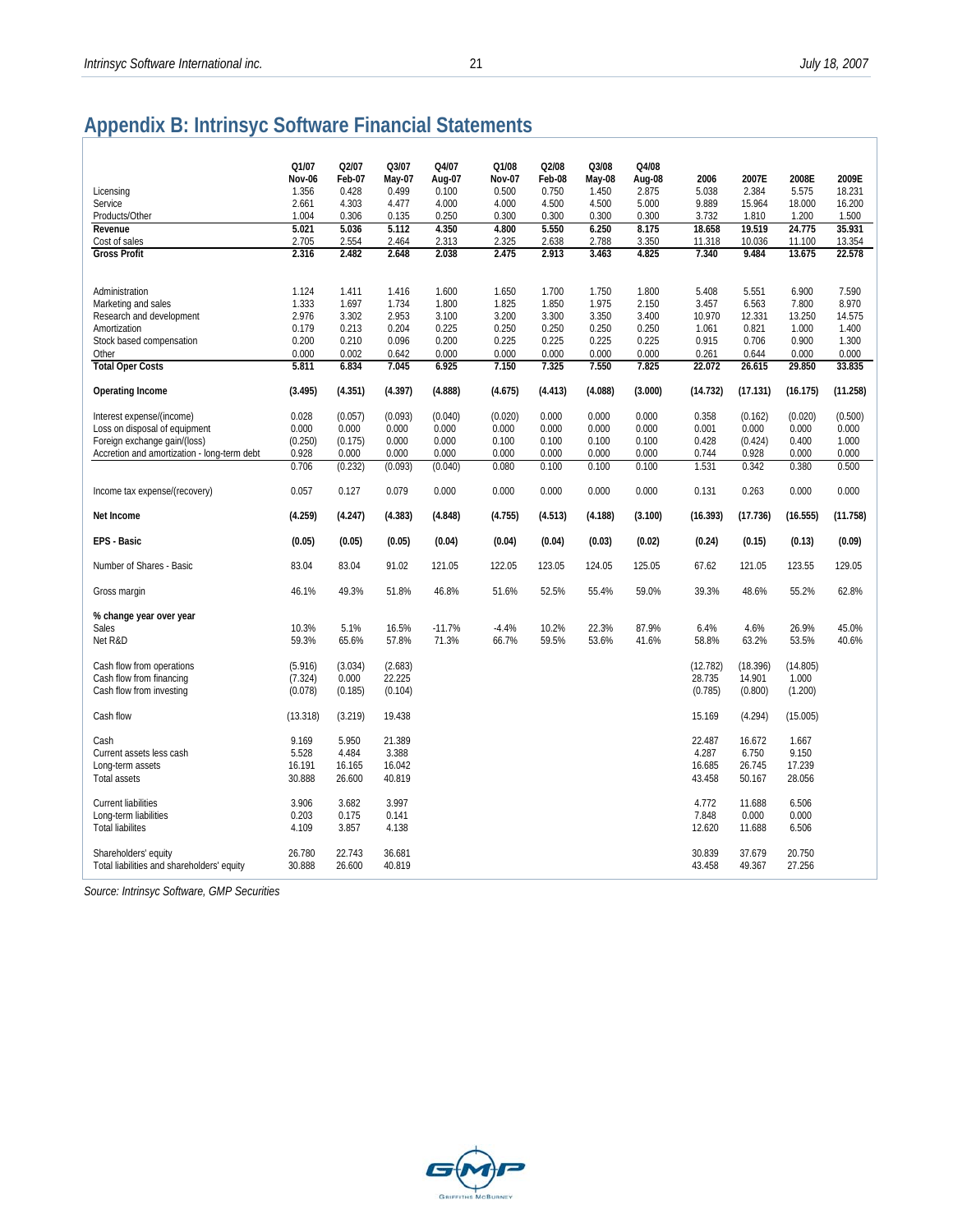- *1 GMP Securities L.P. has, within the previous 12 months, provided paid investment banking services or acted as underwriter to the issuer.*
- *2 GMP Securities L.P. is a market maker for the securities of the issuer.*
- *3 non-voting*
- *4 subordinate-voting*
- *5 restricted-voting*
- *6 multiple-voting*
- *7 The analyst who prepared this report has viewed the material operations of this issuer.*
- *8 The analyst who prepared this research report owns this issuer's securities.*
- *9 limited voting*
- *10 GMP Securities L.P. owns 1% or more of this issuer's securities.*

*The information contained in this report is drawn from sources believed to be reliable but the accuracy or completeness of the*  information is not guaranteed, nor in providing it does GMP Securities L.P. ("GMP") assume any responsibility or liability whatsoever. *Information on which this report is based is available upon request. This report is not to be construed as an offer to sell or a solicitation of an offer to buy any securities. GMP and/or affiliated companies or persons may participate in an underwriting of, have a position in, or make a market in, the securities mentioned herein, including options, futures or other derivative instruments thereon, and may, as principal or agent, buy and sell such products. Griffiths McBurney Corp., an affiliate of GMP, accepts responsibility for the contents of this research subject to the foregoing. U.S. clients wishing to effect transactions in any security referred to herein should do so through Griffiths McBurney Corp. GMP will provide upon request a statement of its financial condition and a list of the names of its directors and senior officers. © GMP. All rights reserved. Reproduction in whole or in part without permission is prohibited. 145 King Street West, Suite 300 Toronto, Ontario M5H 1J8 Tel: (416) 367-8600; Fax: (416) 943-6134.*

*Each research analyst and associate research analyst who authored this document and whose name appears herein certifies that (1) the recommendations and opinions expressed in the research report accurately reflect their personal views about any and all of the securities or issuers discussed herein that are within their coverage universe and (2) no part of their compensation was, is or will be, directly or indirectly, related to the provision of specific recommendations or views expressed herein.*

*GMP Analysts are compensated competitively based on several criteria, including performance assessment criteria based on quality of research. The Analyst compensation pool is comprised of several revenue sources, including, sales and trading and investment banking.* 

*GMP policies do not allow the issuer to pay any expenses associated with a visit to its material operations by the Analyst.*

*GMP Securities L.P. prohibits any director, officer, employee or Canadian agent of GMP from holding any office in publicly traded companies or any office in private companies in the financial services industry.*

*All relevant disclosures required by Policy 11 may be obtained by calling your Investment Advisor. GMP's recommendation statistics and research dissemination policies can be obtained at www.gmpsecurities.com or by calling your investment advisor.*

*The GMP research recommendation structure consists of the following categories:*

*FOCUS BUY. Small cap stocks (defined as stocks with less than \$500 million market capitalization) in this category have a total return potential (including dividends payable) of greater than 25% and large cap stocks a greater than 20% total return potential, as well as superior qualitative and timing characteristics.*

*BUY. These stocks will have 15% or greater (small cap) or 10% or greater (large cap) total return potential.*

*HOLD. Small cap stocks ranked Hold will have a total return potential of 0% to 15%; large cap stocks ranked Hold will have a total return potential of 0 to 10%.*

*REDUCE. Companies ranked Reduce have a negative potential total return.*

*FOCUS REDUCE. Companies ranked Focus Reduce have a significant negative potential total return and materially compromised qualitative and timing characteristics.*

*Note: Analysts have discretion within 500 basis points of the upper and lower limit of each rating to maintain the recommendation.*